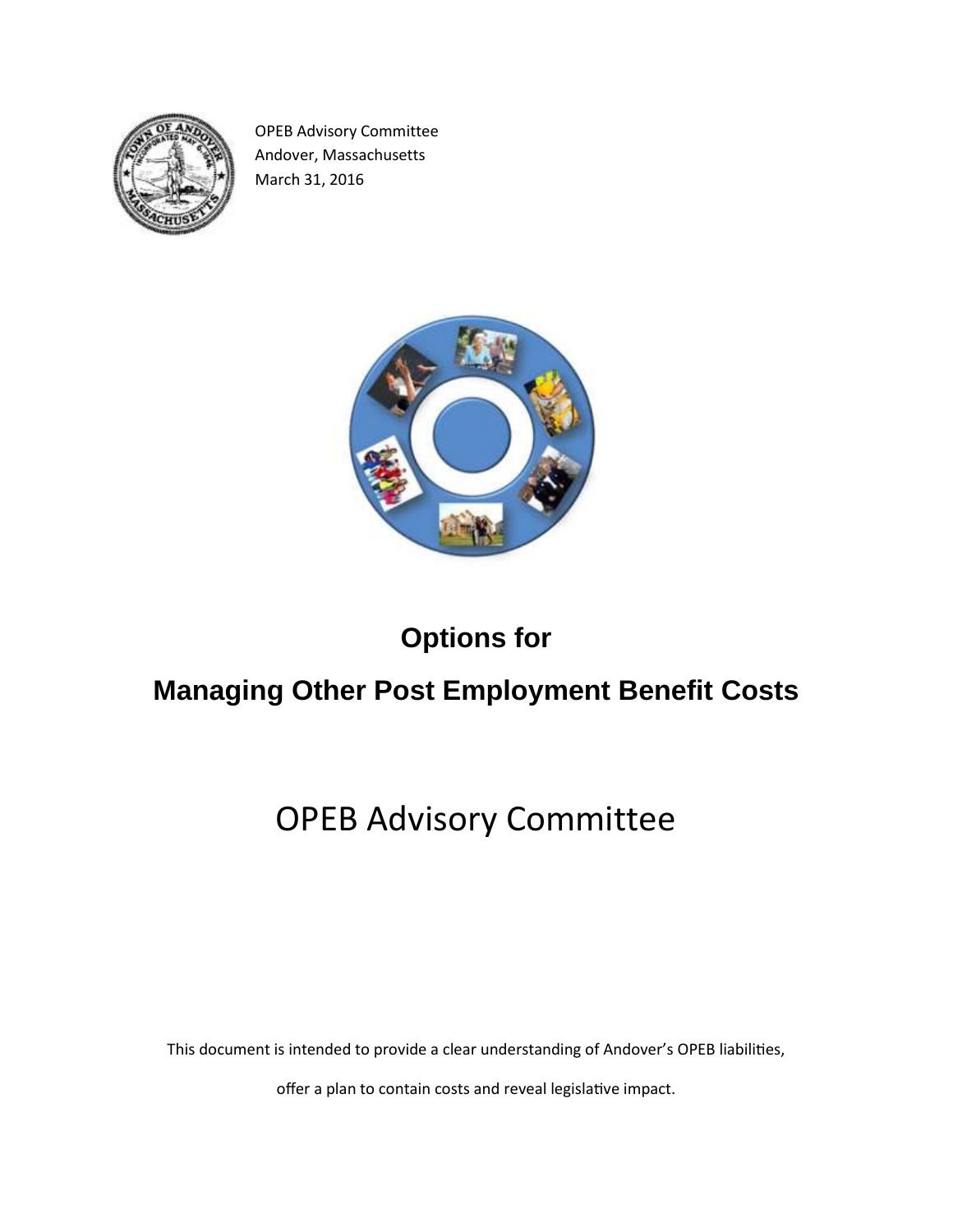## Options for Managing OPEB Costs



OPEB Advisory Committee Andover, Massachusetts March 31, 2016

## Introduction Preface ……………….……………………………….……………………………... Pg. 1 Mission Statement ……………………………………………………………… Pg. 4 Understanding the Towns Liability Actuarial Assumptions ……………………….……………………………….. Pg. 4 Government Accounting Standards Board- GASB …….….……… Pg. 5 Accounting Recommendations ………………………...................... Pg. 5-6 Containing OPEB Costs Negative Impacts of Inaction …………………………………..………….. Pg. 7 Economic Recommendations ………………………………….………….. Pg 7-14 Strategic Recommendations ………………………………………………… Pg 15-20 Coordinating With Legislators Legislative Recommendation ………………………………………………… Pg. 20 Public Feedback Public Recommendations ………………..…………………………………… Pg. 21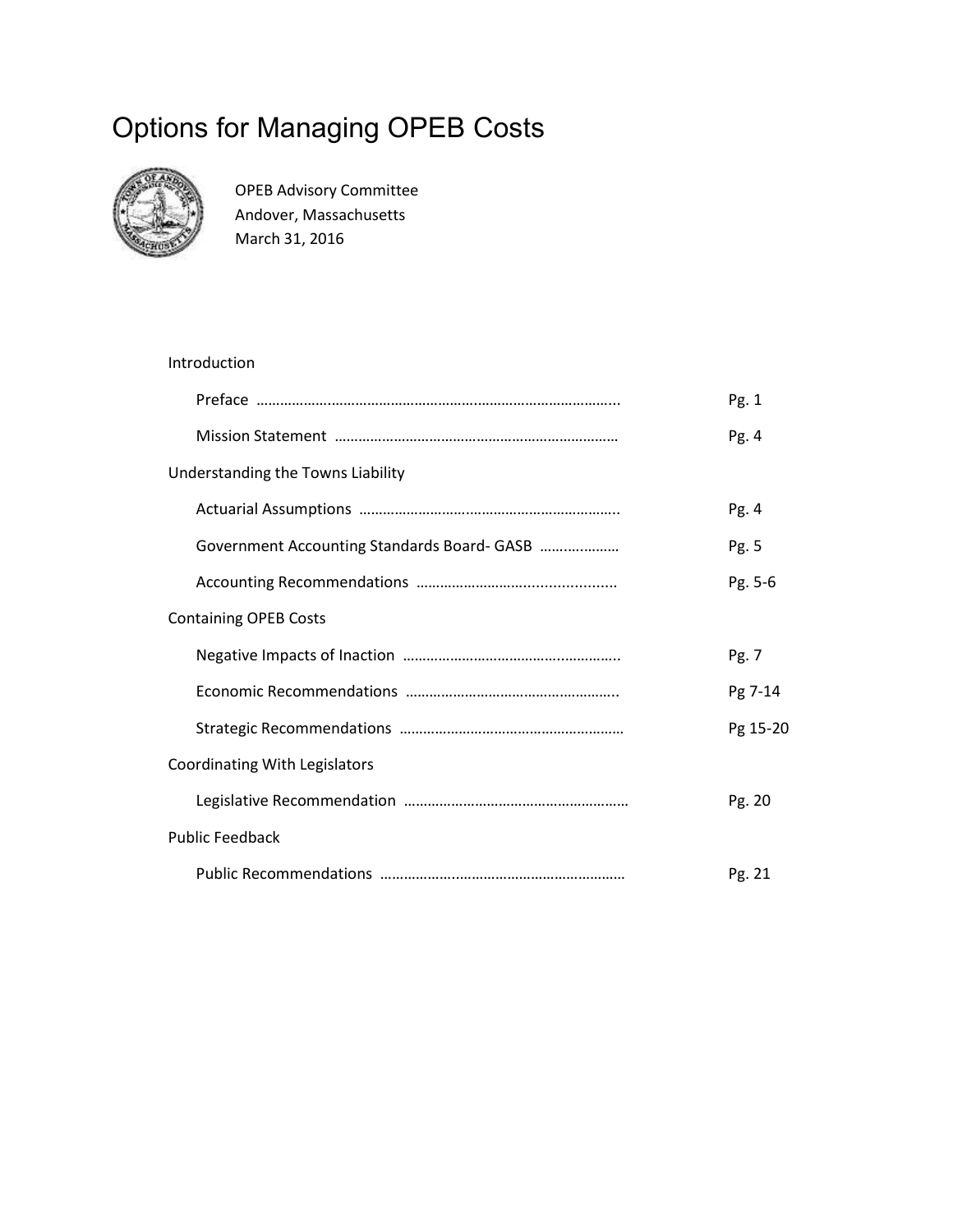## **PREFACE**

The Andover Other Post Employment Benefits (OPEB) Committee was appointed by the Andover Board of Selectmen on April 14, 2015.

At that time it was expected that the Committee would be able to come together and make a comprehensive report on the very complex and very substantial OPEB problem within a few short months. This expectation was optimistic to say the least.

At a time of conflict in our national history when our country continues to suffer from gridlock, and the 2016 Presidential election campaigns are filled with hostility and conflict, even our small Town of Andover is witnessing unprecedented acrimony and criticism concerning health insurance benefits for retired Town employees.

It is within this context the Committee came together with four (4) different viewpoints, four (4) different professional experiences and, even, four (4) different ages. The members of the Committee took an informal pledge that we would get to the finish line together – not with total agreement on every single point but, rather, united to make sure each viewpoint of each Committee member would be represented in this final report.

As part of this informal pledge, we realized we were joined by a powerful cord of admiration, respect and affection for our wonderful community and for all those who have made it so. In our effort to report on this highly complex issue which is confronting communities throughout Massachusetts and the United States, we strove to focus on creative approaches to potential solutions, rather than allow ourselves to be bogged down by the rancor which sadly seems to attach to political discourse in our society today.

We agreed there could be no political agendas or political interests involved in this work. Rather, to the contrary, we recognized early on that, since we have thirteen children and seventeen grandchildren among us, the importance of their futures and the futures of all Andover children had to be the principal impetus for the conduct of our Committee and the completeness of this report. Simply put, each of us wants all Andover children to enjoy the same privileges and opportunities we have had as Andover citizens.

Left unchecked, the OPEB phenomenon would defeat this desire for economic security for our community's coming generations. If not appropriately addressed, the financial burdens of OPEB will change Andover forever in very dramatic and detrimental ways. No consequence of an unchecked OPEB crisis would be worse than denying future generations all of the benefits of our great town.

Andover's citizens must come together to resolve the OPEB problem in a manner which does not jeopardize the very services which have made this town great.

In order to accomplish this, we all must first appreciate the size and scope of the OPEB problem. We hope our report states the problem clearly and, just as clearly, sets out how Andover citizens must solve it.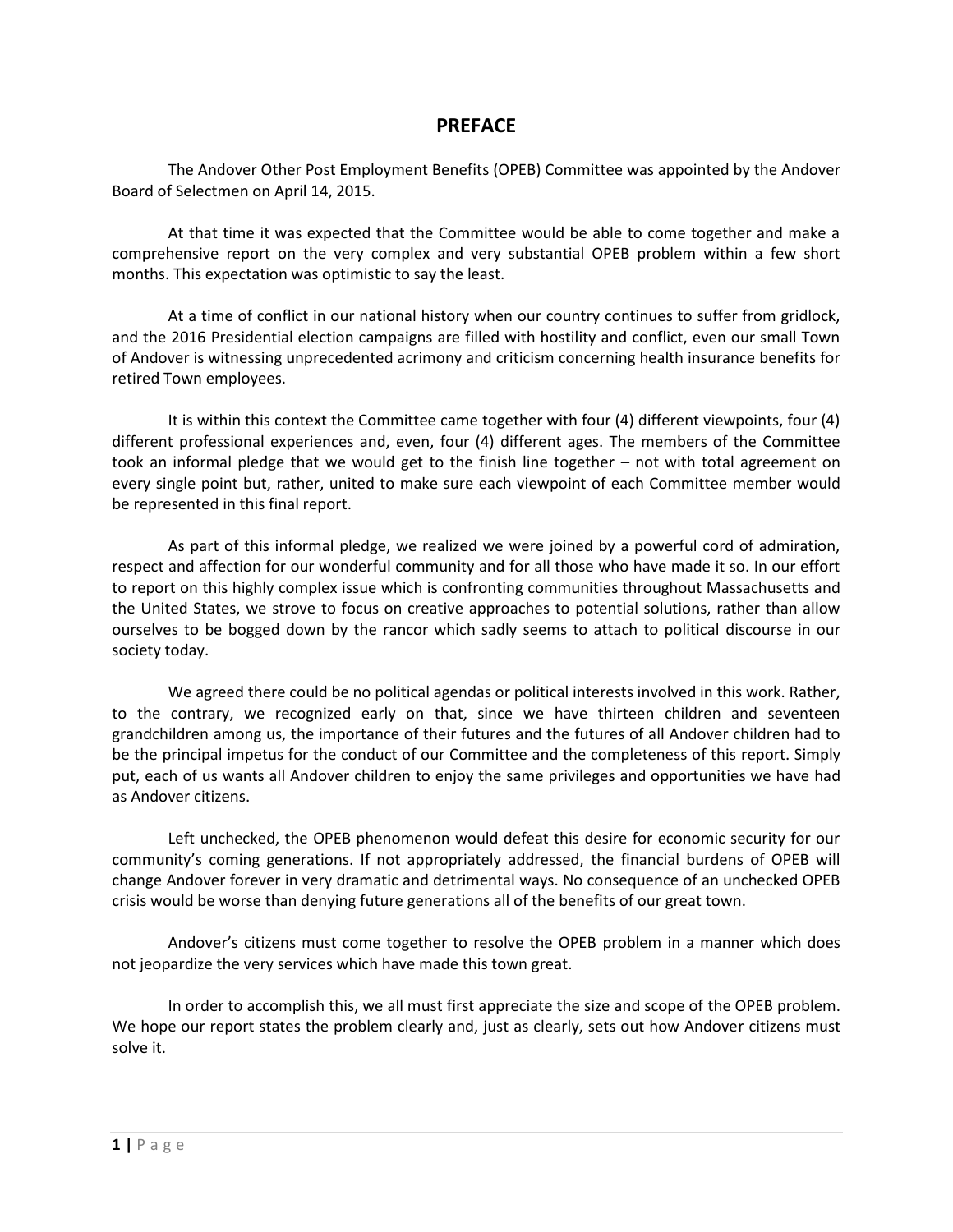As it turned out, the Committee held twenty five (25) public meetings and spent countless hours outside of the regularly scheduled meetings completing research and engaging in dialogues. Simply stated, the volunteer members of this Committee have spent hundreds of hours in the compilation of this report. At all times, we have strived to be open, fair and respectful of all opinions and perspectives.

A few of our citizens have criticized the Committee for taking so long in its deliberations. We assume these same folks may be disappointed to read the provisions of Recommendation Number 14 in our report which calls for the establishment of a permanent OPEB Committee as a part of our Town Government because the study of OPEB should never cease until the liability disappears. The permanent committee shall be charged with further research, monitoring the issue closely and advising our Boards of Selectmen and Town Managers well into the future. The permanent committee must join with other communities to seek reform at the state level, where ultimately the problem must and will be solved.

Sadly, future town governments and taxpayers will necessarily pay for the decades during which the OPEB problem was allowed to worsen. Ultimately, and make no mistake about this, the Commonwealth of Massachusetts through its Governor and its Legislature must correct the ancient and arcane body of law which allowed its municipalities to get into the mess in which they now find themselves. It is clear that only a sweeping change in Massachusetts law will meaningfully address the OPEB crisis.

Although Andover has strived to make cash payments to mitigate the OPEB unfunded liability, such funding remains insufficient to fund the OPEB debt. Beyond greater funding, a permanent solution to this problem rests in the municipalities and the state engaging in far greater and far more creative solutions.

It is very clear to this Committee that integral to the solution of the OPEB problem is ensuring that all stakeholders work earnestly, cooperatively and collaboratively to guarantee the future financial strength of Andover and the continued delivery of excellent services to its citizens. Anything short of this will jeopardize the economic and social future of generations to come.

While so many people have contributed to the Committee's efforts, we specifically would like to thank the following individuals who appeared before the Committee and shared their advice and wisdom. They are in alphabetical order.

- Steve Bucuzzo, former Assistant Town Manager Frank Moran, State Representative Attorney Phil Collins, Labor Counsel **Lack Connect Larry Murphy, Town Clerk** Andrew Flanagan, Town Manager Mary O'Donoghue, Selectmen Chair John Foskett, Health Insurance Legal Advisor Jim Powers, Audit/Accounting Consultant Candace Hall, Director of Human Resources "John Smith", Governor's Office Barbara L'Italien, State Senator "Buzz" Stapczynski, former Town Manager Ken Lombardi, Town Benefit/Healthcare Consultant Tom Urbelis, Town Counsel Jim Lyons, State Representative Liz Valerio, Labor Counsel Katie McCue, Legislative Analyst for the Massachusetts Municipal Association
	-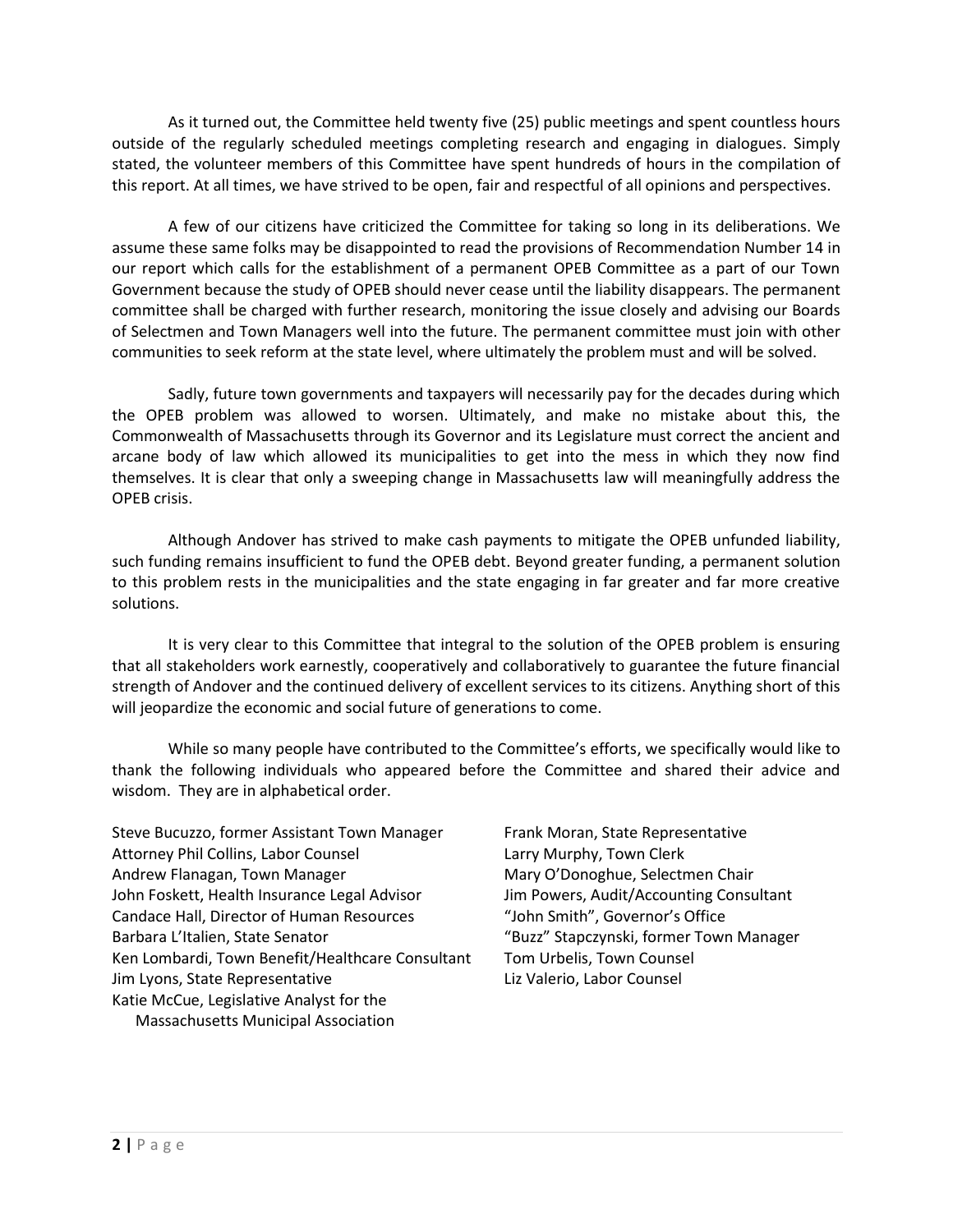We want to thank our Town's Budget and Finance Director, Donna Walsh, for the generosity of her time, expert assistance and spirit throughout this process. We also wish to express our sincere gratitude to Christine Barraford, Executive Secretary for the Town's Finance Department, who was steadfast and patient in her professional support of the Committee's efforts.

Lastly, we want to dedicate all of our efforts, all of our work and this report to the men and women who work for the Town of Andover – past, present and future. There are many great privileges we enjoy in this community – none greater than to be the beneficiaries of the skills, talent and passion of the men and women who have provided and still do provide dedicated service to this community and all of its residents.

Respectfully submitted,

Michael W. Morris, Sr., ESQ., Chair

Mark S. Baldwin, Vice-Chair

Steven G. Caron, CPA

Thomas P. Hartwell, CPA

March 31, 2016 Andover, Massachusetts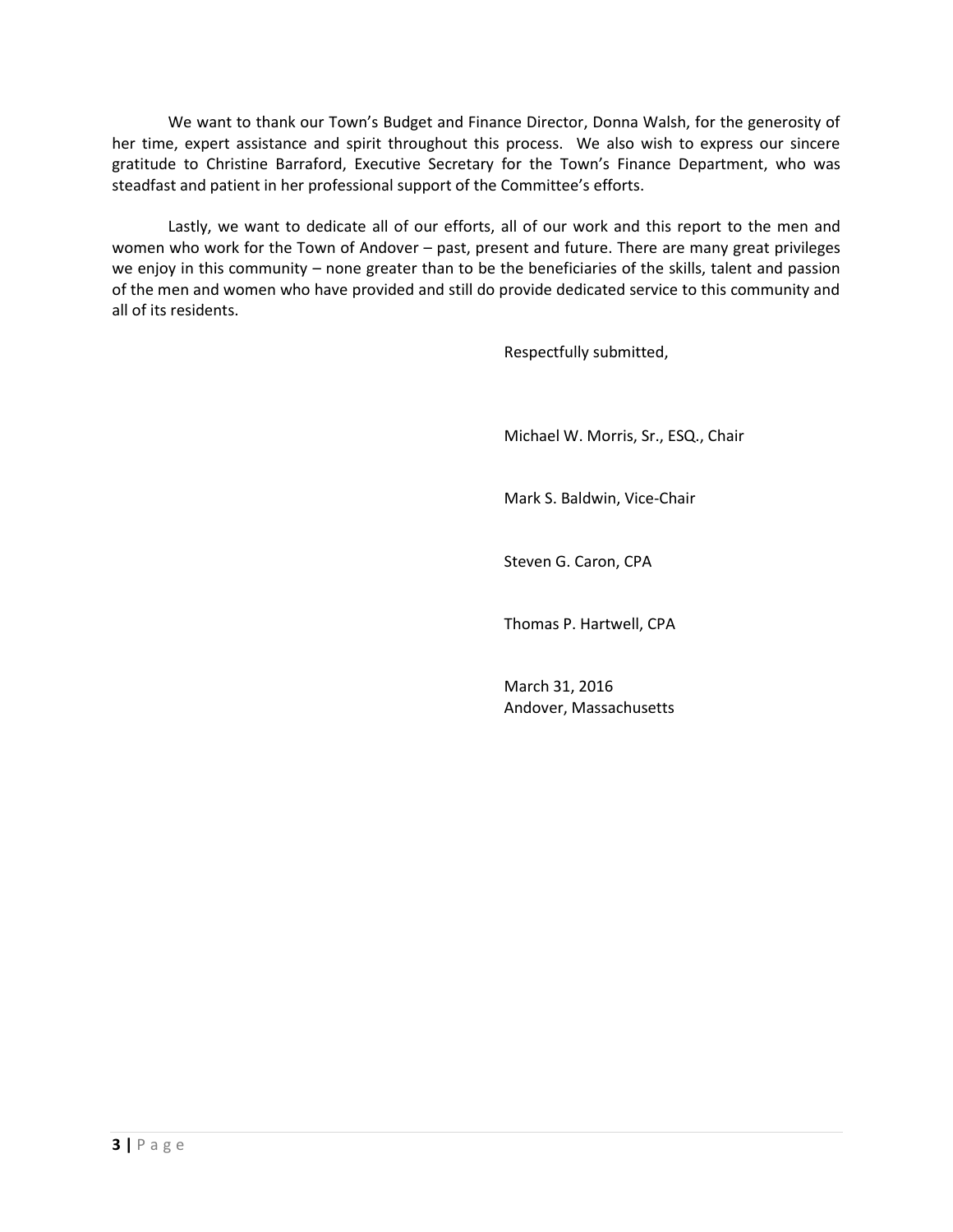## **OPEB ADVISORY COMMITTEE Report of Recommendations March 31, 2016**

#### Introduction

Massachusetts Other Post Employment Benefits ("**OPEB**") liabilities have grown to a critical level. Andover currently faces a \$184 Million OPEB liability, while Massachusetts cities and towns have collectively incurred a \$46 billion liability. If nothing is done, Andover's OPEB liabilities will grow to \$652 million in 30 years. Although a great deal of effort has been placed on reducing the unfunded pension liabilities, the growing OPEB liabilities have received far less attention. With rising health costs and changing accounting regulations, OPEB liabilities will continue to escalate. For Andover, managing the unfunded OPEB liabilities will be critical to ensuring a quality workforce, maintaining exceptional services and minimizing tax burdens.

The OPEB Advisory Committee was established to meet the following goals as indicated in the OPEB Advisory Committee **Mission Statement**:

- 1. Develop a clear understanding of the town's liabilities for retirees.
- 2. Create a plan for containing current and long-term OPEB costs.
- 3. Coordinate with Legislators on effective cost containment measures.

#### **Goal #1: Develop a Clear Understanding of the Town's Liability - (What is OPEB?)**

Determining Andover's liability begins with understanding OPEB and how the OPEB liability is calculated. **Other Post Employment Benefits** "are benefits other than pensions that U.S. state and local governments provide to their retired employees." (*Source: Government Accounting Standards Board*) These benefits may include healthcare benefits, prescription drugs, disability insurance, dental and others. Because the OPEB liability is based on benefits that have not yet been received, calculating the current liability can be challenging.

Calculating the value of the OPEB liability for state and local governments is done through actuarial assumptions developed within the guidelines of GASB Standards. **Actuarial Assumptions** "are projections of future events that affect the cost and funding." (*Source: NASRA- National Association of State Retirement Administrators*) In essence, actuaries are forecasting the cost to Andover of future retirees and estimating what the funds set aside to pay for these liabilities will be worth.

Actuaries use economic and demographic data to create the forecasts and to determine the current value of OPEB liabilities. Economic data would include areas such as the forecasted rate of return for assets set aside for OPEB and inflation. Demographic data may include the average retirement age and the life expectancy for potential beneficiaries. Because these factors are subjective, actuarial values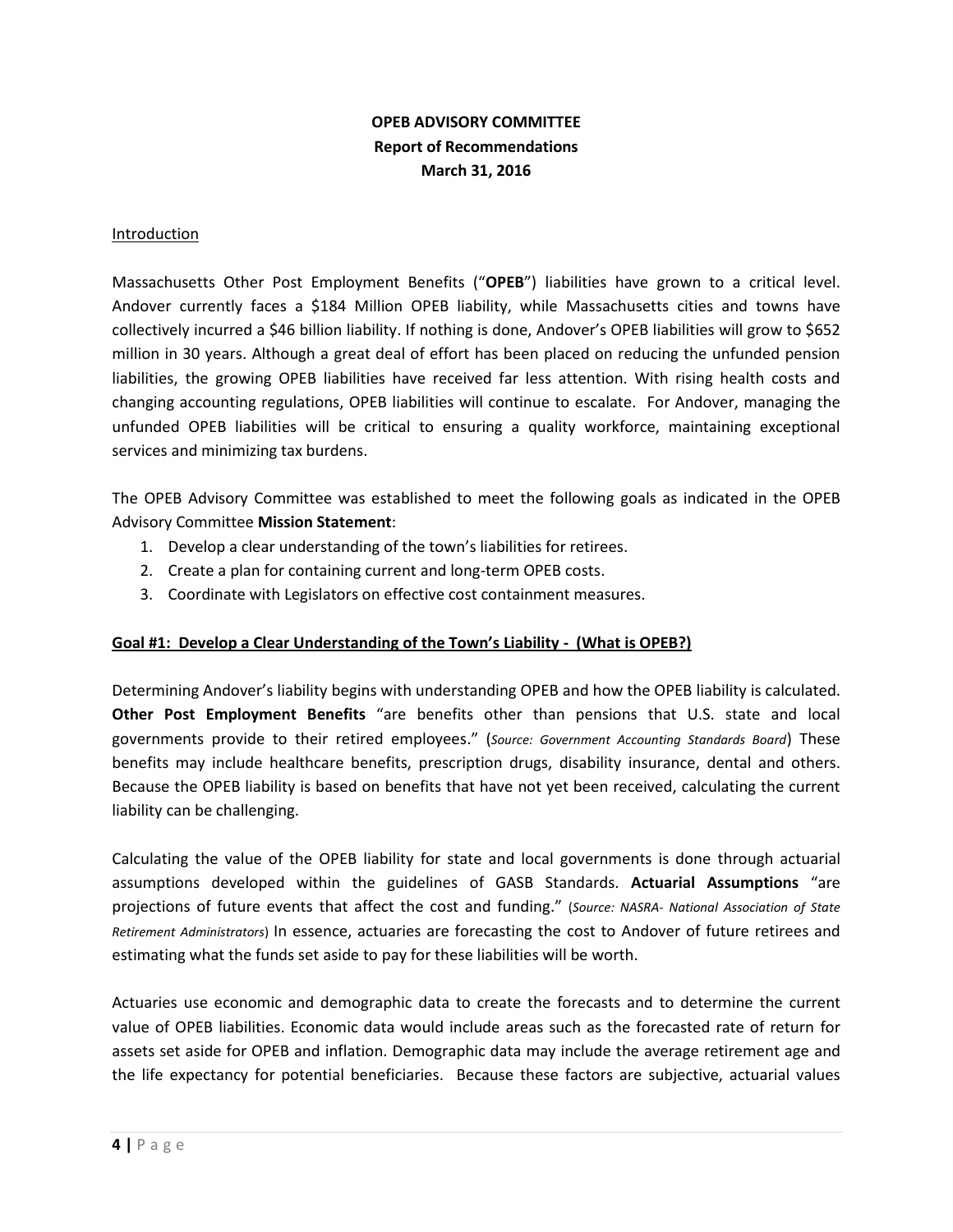may vary widely. Yet, there are standards established by GASB that are designed to bring a higher level of certainty and consistency to the forecasting process.

The Government Accounting Standards Board **(GASB**) establishes the accounting standards used by state and local governments in calculating OPEB liabilities. Since 2004, GASB has been introducing standards to improve the accuracy of OPEB reporting. Most recently, GASB introduced two new standards designed to "enhance the decision-usefulness of the financial reports…, their value for assessing accountability, and their transparency..." *(Source: GASB)* GASB Statement No. 74 becomes effective June 15, 2016 and requires the reporting of the net OPEB liability (*total OPEB liability – plan's fiduciary position.*) GASB Statement No. 75 becomes effective June 15, 2017 (for FY 6/30/18 reporting) and mandates the OPEB liability be placed on the Town's balance sheet, and that a variety of assumptions used to calculate the OPEB liability be published in the financial statement footnotes. The statement also mandates the assumptions used to determine the OPEB liability, such as those used to calculate the discount rate, meet specific criteria. The GASB standards are designed to establish more accurate financial reporting and allow interested parties to make sound decisions.

It is in all of the stakeholders' best interests to use a realistic, conservative approach in calculating OPEB liabilities. Underestimating the liability increases the chance that funding for future benefits is inadequate and that the unfunded liability continues to grow at an unsustainable rate. Overestimating the liability can lead to unnecessary cost cuts and non-competitive health benefits and can reduce funding for other critical expenditures. Getting these estimates right helps to ensure that health benefits offered by Andover are competitive, sustainable and properly funded.

The Committee shares the belief that positive change begins with a realistic and conservative approach to the actuarial values. Andover has always been a fiscally conservative town and we see great benefits in continuing this fiscal policy. Maintaining a conservative approach to the actuarial forecasts increases the likelihood that Andover will be able to meet its commitments to employees and residents while decreasing its debt for the next generation.

To maintain a clear understanding of the town's liabilities for retirees, well-founded actuarial reports are essential. To ensure the accuracy and timeliness of actuarial reports, the Committee offers the following strategies:

1. **Ensure the actuarial analysis is performed every two years as required**. The Town originally planned to perform its next actuarial report for June 30, 2016, which would be three years from the last report. The Town agreed to two years and the June 30, 2015 actuarial report was published on March 15, 2016. Using current information is essential in evaluating performance and allows adjustments to be made to changing conditions.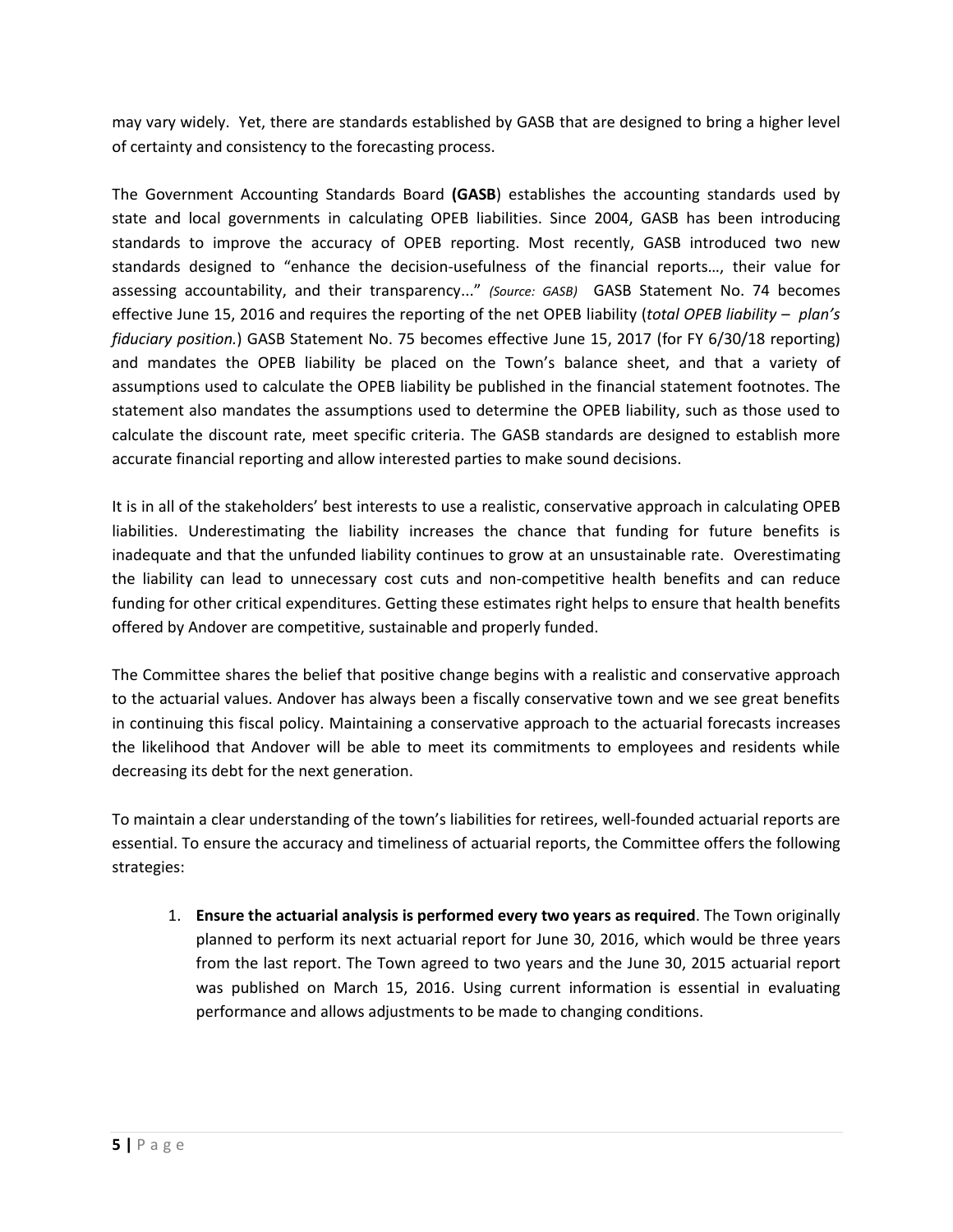- 2. **Evaluate the assumptions used, particularly regarding the discount rate, and insure they are conservative and achievable**. Past performance should be evaluated and changes made in investment strategy, methods and assumptions if targets are not reached. The Government Finance Officers Association attempts to increase accountability by suggesting "an independent actuary perform a comprehensive actuarial audit of the actuarial valuations at least once every five to eight years."
- 3. **Prepare for the GASB 75 standards by calculating the impact on the 2016 financial statements and communicating the affects through footnotes and/or other disclosures in the Town's Comprehensive Annual Financial Report.** Although implementation is required for fiscal years beginning after June 15, 2017, GASB states that "early application is encouraged." *(GASB- Summary of Statement No. 75)* GASB 75 will require the Town to record unfunded OPEB liabilities on its balance sheet and potentially use a lower discount rate in valuing its OPEB liabilities. A portion of the OPEB unfunded liabilities is already on the Town's balance sheet. When the remainder is put on the balance sheet, it is likely that the Town will have a negative net worth. Because this standard improves the accuracy of the OPEB liability calculation, understanding its impacts prior to the deadline will aid in OPEB decision-making and help the town prepare for the upcoming change.
- 4. **Communicate the actuary's results to all affected stakeholders.** Actuarial results help reveal the true costs of post-employment benefits to decision-makers and taxpayers. They also indicate the level of sustainability, which provides comfort and confidence to employees. It is imperative to determine the most effective methods for communicating this information and its impact on OPEB to all stakeholders.

**\*The Committee worked with the Town and the actuary on the June 30, 2015 actuarial report and believes the rates and assumptions used are realistic and conservative. We would like to thank the Town for working with the Committee to achieve significant progress in the implementation of the above recommendations.**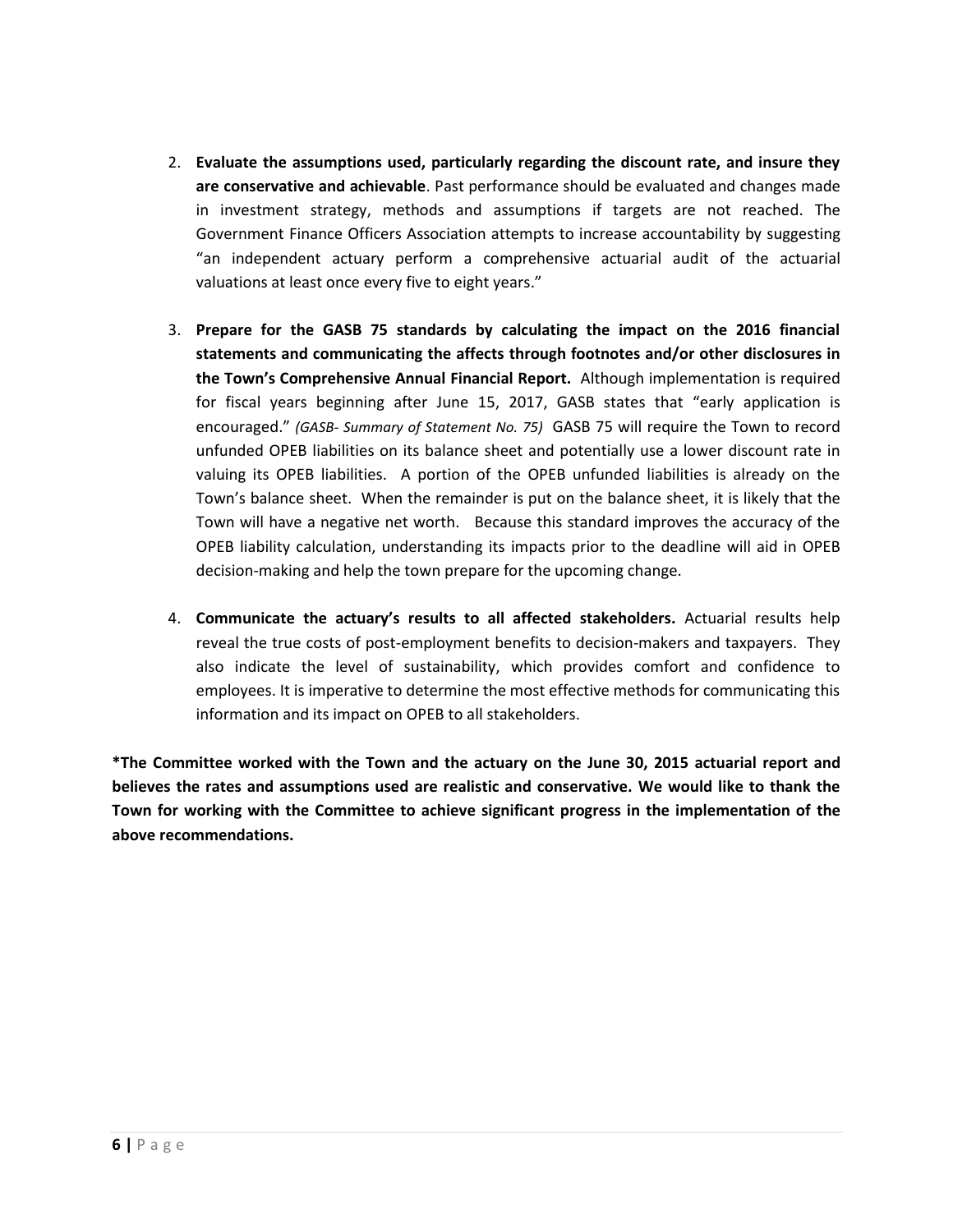### **Goal #2: Create a Plan for Containing Current and Long-Term OPEB Costs**

Based on our research of the current liability, this Committee agrees that a plan for containing current and long-term OPEB costs is vital. Without change, the unfunded OPEB liability *(net liability)* will continue to increase and have a negative impact on Andover. The potential impacts include:

- A. Decline in services paid for by tax dollars and a corresponding increase in fee based services that must be paid for by users, e.g., school bus transportation, athletic fees, kindergarten tuition, etc.
- B. Inability to hire needed personnel.
- C. Significant increases in tax rates.
- D. Erosion of the Town's Triple A bond rating.
- E. Weakening in Andover's ability to compete for new employees.

This Committee is unanimous in its attempt to provide balanced options that contain OPEB costs while maintaining Andover's ability to compete for the highest quality employees. All of the following recommendations are designed to ensure competitive and affordable OPEB benefits, maximize longterm sustainability and provide a fair burden to taxpayers. The recommendations are organized into the following categories:

- **Economic Recommendations**
- **Strategic Recommendations**

### **ECONOMIC RECOMMENDATIONS**

Regardless of the actuarial assumptions used, it is clear the Town currently has a significant unfunded OPEB liability that threatens future benefits as well as town services. There are three main contributors to the growing OPEB liability:

- 1. A significant rise in healthcare costs. The US News Healthcare Consumer Price Index reveals an increase in consumer price levels by over 70% between 2000 and 2013.
- 2. Inadequate funding by the Town. As the unfunded liability became apparent, extraordinary measures to reduce costs or establish reserves were not taken.
- 3. Poor investment earnings. Using the S&P 500 as a general indicator, the long-term (50+ years) inflation-adjusted annualized rate of return has been between 6% and 7%. Between January 1, 2000 and December 31, 2015 the inflation adjusted annualized rate of return has been 1.83%. The market's poor performance over the past decade not only impacts the investments set aside for OPEB, it negatively impacts future projections.

The combination of rising healthcare costs, limited reserves and declining returns have resulted in unsustainable healthcare benefits. The following Economic Recommendations are designed to contain OPEB costs and mitigate these trends.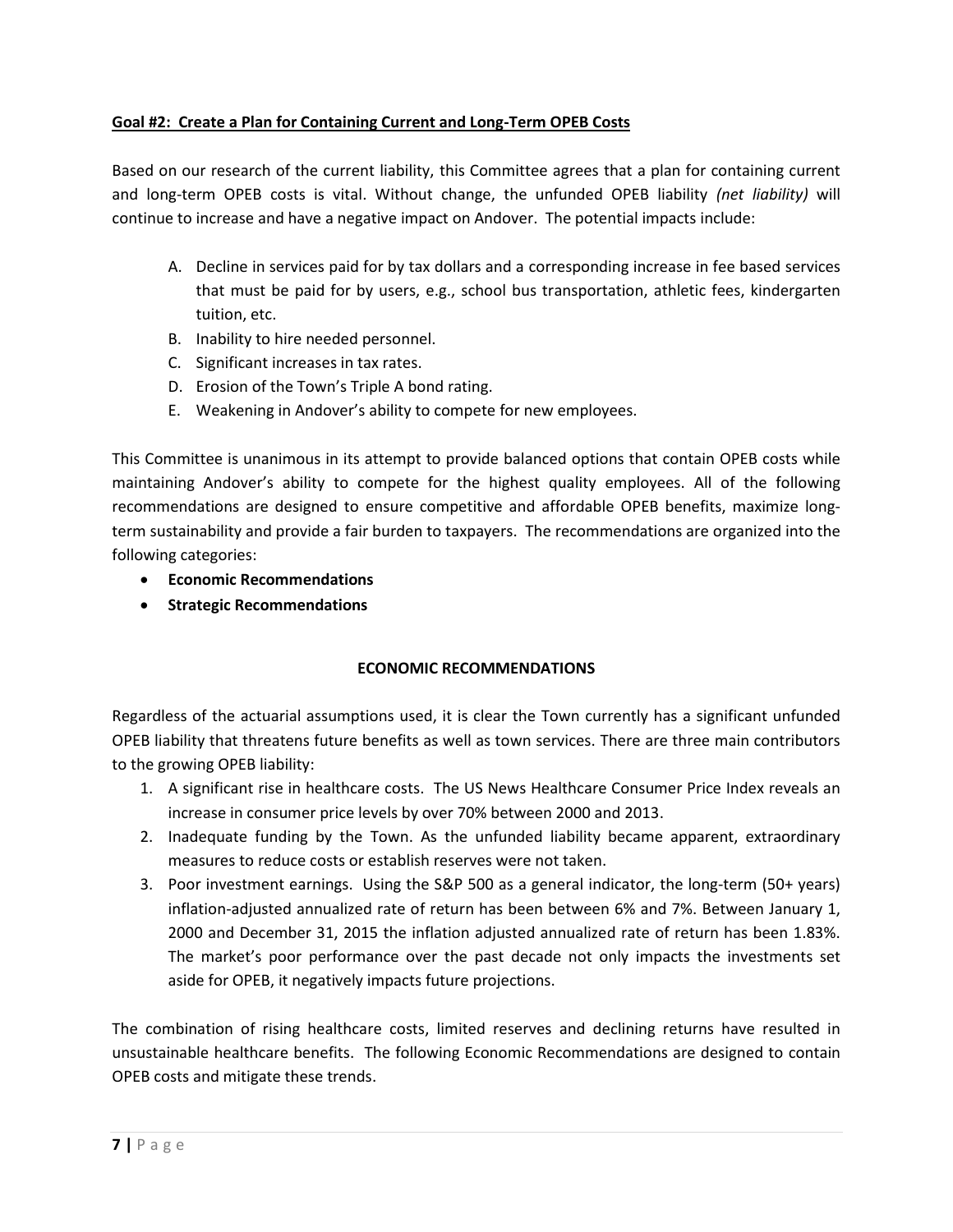#### **Develop a funding policy with the intention of fully funding OPEB.**

All of the recommendations made by this Committee and reform changes proposed at the state level will not pay off OPEB unfunded liabilities without increased funding by the Town. The June 30, 2015 actuarial report projects the Town's unfunded liabilities to be \$652 million in 30 years before any reforms. The actuary provided a schedule showing the Town needing to contribute \$6.3 million annually (this amount increasing 3.75% annually) in order to pay off OPEB liability in 30 years. The Town's current plan for FY2017 is to contribute 0.50% of revenues which would be approximately \$920,000. This amount is down from the \$2 million the Town contributed in FY2016.

The Town needs to increase its FY2017 OPEB funding. Finding the money is easier said than done. A tight operating budget, large infrastructure needs and other daunting fiscal challenges will make this difficult. This difficulty, however, will pale in comparison with the wall of debt future taxpayers face if the Town does not act. Sadly, future generations will be paying for the benefits we are receiving today. We recommend the Town increase its FY2017 funding to at least \$1.8 million and develop a plan to fully fund OPEB within 35 to 40 years.

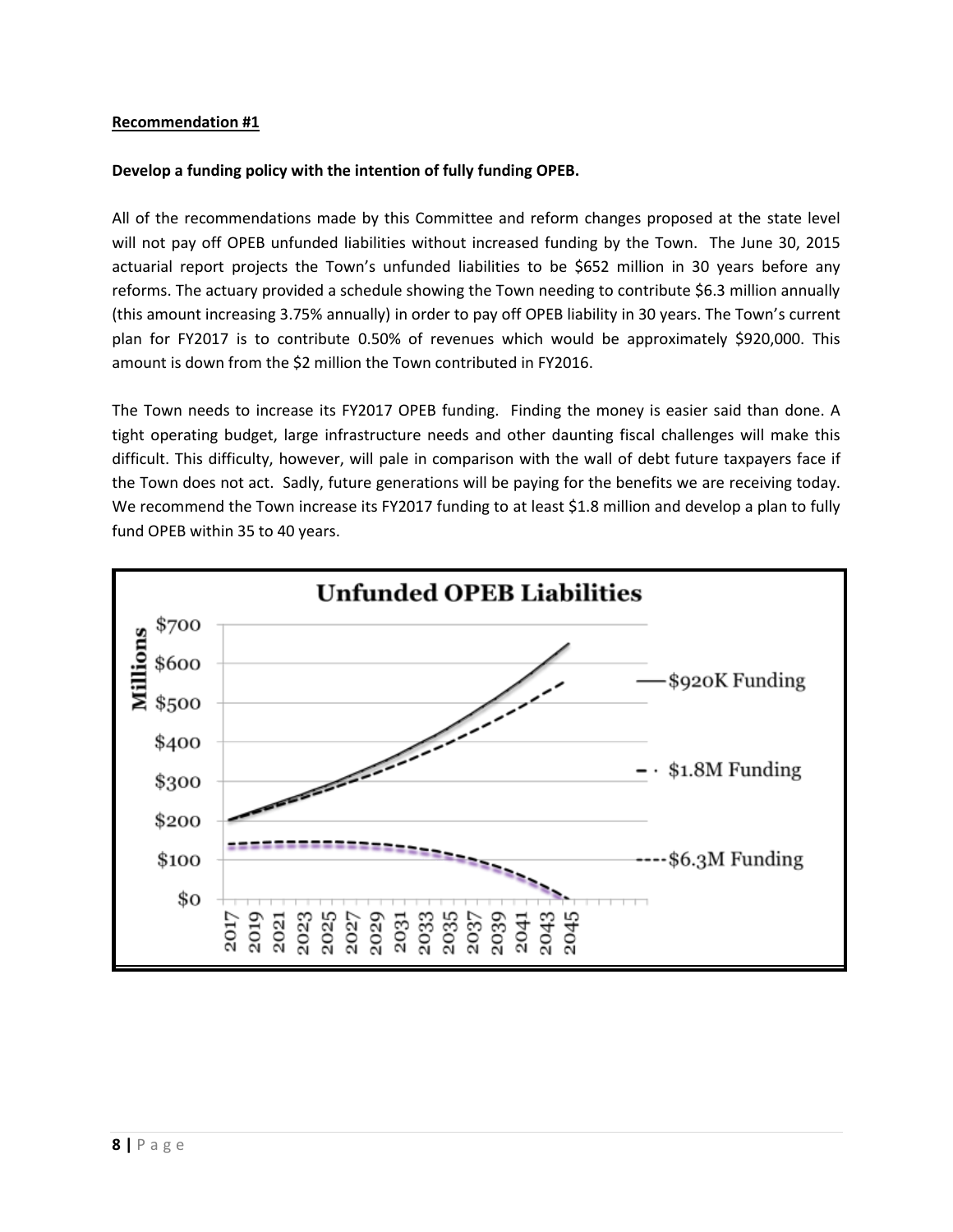#### **Systematically increase the retirees' premium contribution rate to 50%.**

As healthcare costs continue to rise at a greater rate than the rest of the economy, sharing a greater percentage of the burden has become essential in establishing sustainability. Sharing a greater percentage of the cost has become common among private and public entities. For example, in 2002 "less than half of private-sector health insurance plans had a deductible." By 2013, more than 80 % had a deductible, and the amount paid by consumers was skyrocketing." (U.S. News & World Report, May 7, 2015) In order to properly sustain benefits and manage costs, recipients must bear a greater percentage of the healthcare costs.

In Massachusetts, changes to retiree contribution rates can occur without engaging in collective bargaining. This allows changes in contribution rates for retirees to be implemented quickly and easily. We recommend the Town increase retiree contribution rates to 50% over a three to seven-year period. This recommendation, when fully implemented, will reduce the Town's OPEB liability by approximately \$53 million *(Provided by the Actuary on March 24<sup>th</sup>)* The Board of Selectmen has the authority to implement this recommendation.

|                         |                                    |                                 |                           |                                 |                              |     | <b>Retiree Future Contribution</b> |     |                   |     |                   |
|-------------------------|------------------------------------|---------------------------------|---------------------------|---------------------------------|------------------------------|-----|------------------------------------|-----|-------------------|-----|-------------------|
| <b>Plan Description</b> | Retiree<br>Current<br>Contribution | Town<br>Current<br>Contribution | % of Town<br>Contribution | % of<br>Retiree<br>Contribution | # of<br>Retirees<br>Impacted |     | Year 1                             |     | Year <sub>2</sub> |     | Year <sub>3</sub> |
| <b>Medicare Plans:</b>  |                                    |                                 |                           |                                 |                              |     |                                    |     |                   |     |                   |
| Medex2                  | \$1,358                            | \$2,522                         | 65%                       | 35%                             | 432                          | 40% | \$1,684                            | 45% | \$2,046           | 50% | \$2,444           |
| Managed Blue            |                                    |                                 |                           |                                 |                              |     |                                    |     |                   |     |                   |
| Senior                  | \$521                              | \$3,281                         | 86%                       | 14%                             | 325                          | 19% | \$784                              | 24% | \$1,069           | 29% | \$1,389           |
|                         |                                    |                                 |                           |                                 |                              |     |                                    |     |                   |     |                   |
| Non-Medicare:           |                                    |                                 |                           |                                 |                              |     |                                    |     |                   |     |                   |
| Plans                   |                                    |                                 |                           |                                 |                              |     |                                    |     |                   |     |                   |
| <b>Blue Care Elect</b>  |                                    |                                 |                           |                                 |                              |     |                                    |     |                   |     |                   |
| Family                  | \$8,747                            | \$16,244                        | 65%                       | 35%                             | 22                           | 40% | \$10,746                           | 45% | \$12,936          | 50% | \$15,307          |
| Blue Care Elect         |                                    |                                 |                           |                                 |                              |     |                                    |     |                   |     |                   |
| Individual              | \$3,264                            | \$6,061                         | 65%                       | 35%                             | 37                           | 40% | \$4,010                            | 45% | \$4,827           | 50% | \$5,712           |
| Network Blue            |                                    |                                 |                           |                                 |                              |     |                                    |     |                   |     |                   |
| Family                  | \$4,622                            | \$15,387                        | 77%                       | 23%                             | 56                           | 28% | \$6,023                            | 33% | \$7,595           | 38% | \$9,314           |
| Network Blue            |                                    |                                 |                           |                                 |                              |     |                                    |     |                   |     |                   |
| Individual              | \$1,403                            | \$6,020                         | 81%                       | 19%                             | 97                           | 24% | \$1,915                            | 29% | \$2,476           | 34% | \$3,092           |

#### **Impact On Current Retirees**

1. Medicare premiums are assumed to rise by 8.5% year-1, 8% year-2 and 7.5% year-3 as provided by the Actuary.

2. Non-Medicare premiums are assumed to rise by 7.50% year-1, 7% year-2 and 6.5% year-3.

3. Retirees Future Contriubtion for Years 1, 2 and 3 are calculated by increasing the retiree's contribution by 5% each year.

4. Retriree Current Contributions for Seniors under the Medicare Plan inlcudes contributions to Medicare Part B only and does not include other supplemental insurance that may be paid directly by ritirees.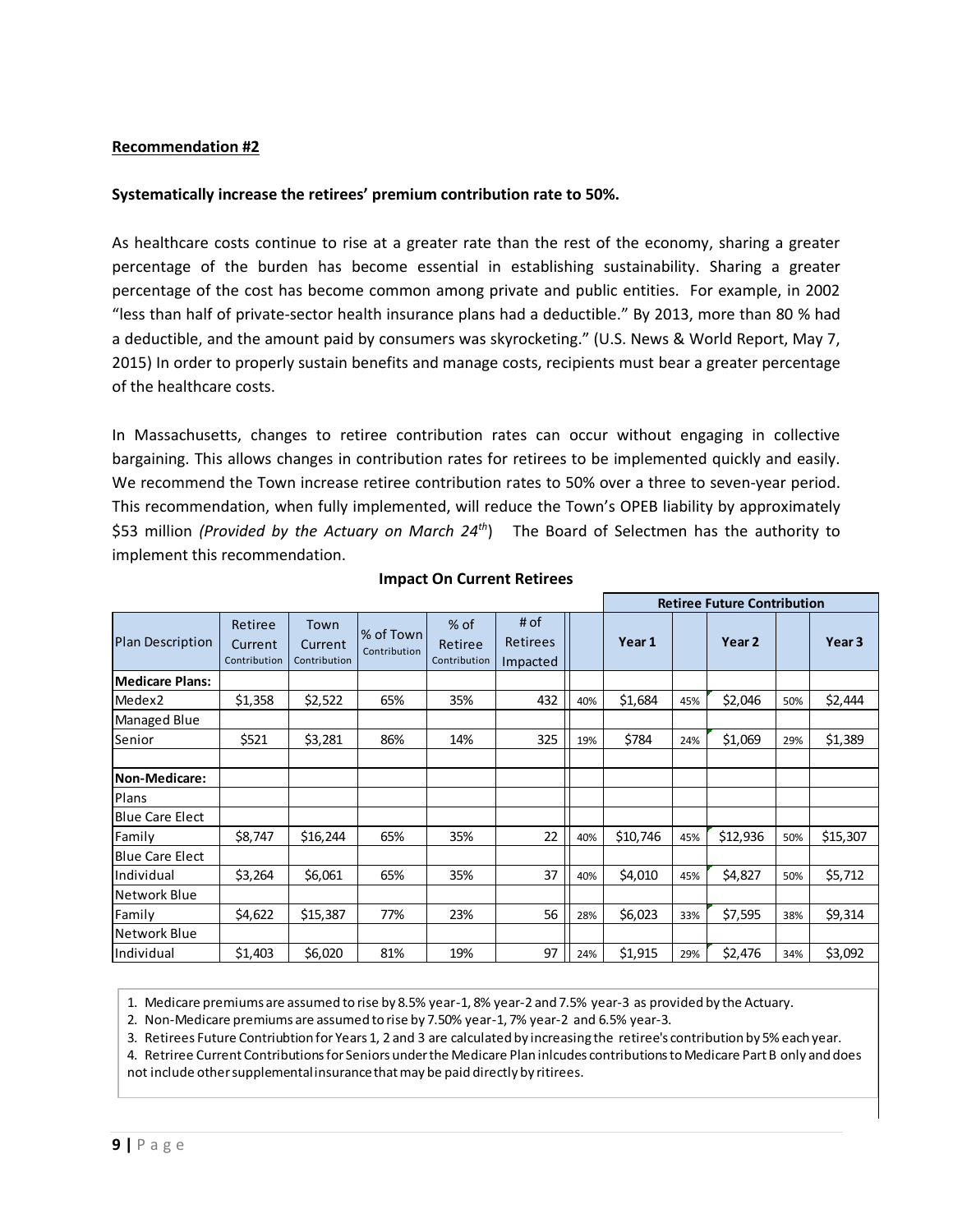#### **A. The "Spanos Bill"**

This alternative recommendation stems from public discussion during the open OPEB Committee meetings. During one of the meetings, Joe Spanos, an Andover High School Teacher, voiced a desire for current employees to voluntarily contribute a greater share in order to maintain existing contributions for retirees. To the degree where the same cost reduction can be reached, we believe flexibility should be offered to the recipients. Although this recommendation is complex, leadership could be exemplified by forging a deal with union leaders and retirees resulting in a better deal for all stakeholders. Therefore, we recommend a public discussion take place with union leaders to discuss their desire for sharing retiree costs.

#### **Recommendation #3**

## **Systematically move current employees' premium contribution rate to 50% through collective bargaining.**

The Committee recommends, through collective bargaining, the process of systematically reducing the Town's health insurance contribution to the statutory minimum of 50% for all active employees. The Town should also request, as a starting point, all future employees hired be required to immediately pay 50% of their healthcare cost. Subject to applicable law, this will require that the Town is entirely consistent in its bargaining positions with regard to the Town's level of premium contribution. The rationale is similar to that stated in recommendation #2 and recognizes that rising costs have forced public and private entities throughout Massachusetts to enact similar changes. Education on the unsustainability to pay future OPEB benefits if reforms are not implemented will be critical in this collective bargaining process.

#### **Recommendation #4**

### **Increase eligibility standards for participation in the Town's Retirement Plan from 20 hours to 30 hours for new employees.**

The easiest long-term reform for retirement benefits is to reduce them for new employees. Increasing the hours for retirement eligibility would also change the eligibility for OPEB. In order to receive OPEB benefits, you must participate in the Town's Retirement Plan. This will not reduce the current OPEB unfunded liability but will save money for the Town in years to come. Using the number of part-time employees currently working 20-29 hours, this change would potentially affect 51 employees when they are replaced. This will have no impact on current employees. Forty-seven is the average age for current Town employees which indicates the majority of these 51 employees would be retiring over the next 10 to 15 years. If this eligibility change were to be applied to the 51 employees active today, the Town's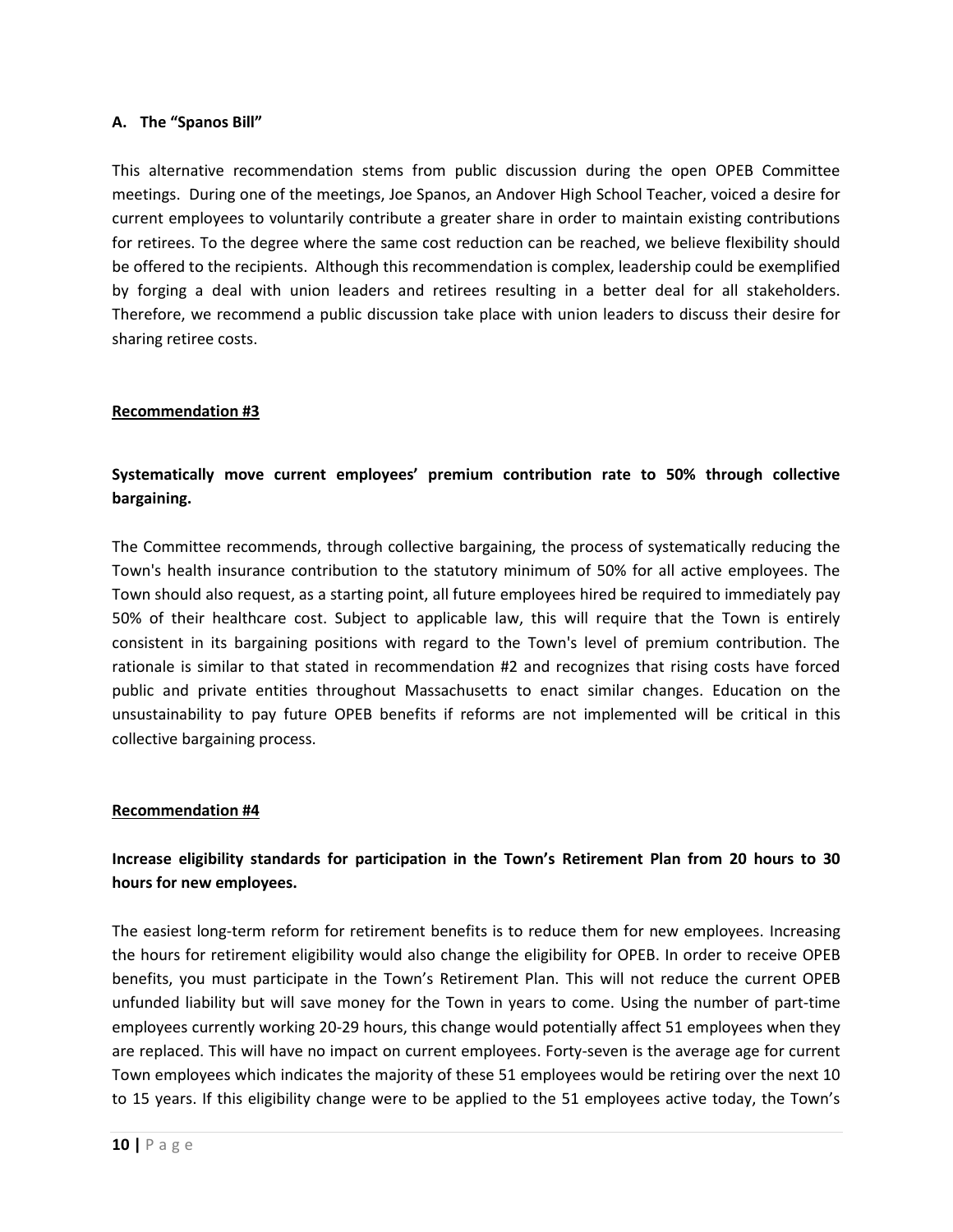OPEB liabilities would be reduced by approx. \$4.6 million (Provided by the Actuary on March 24). This change would require approval by the Andover Retirement Board as they have full authority under Massachusetts chapter 32 to determine eligibility of part-time employees.

Although this recommendation has a potential negative impact on future hires, public perception reflects a growing need for change. There is a nationwide move to increase hours for eligibility. Part of the acceptance stems from the qualifications under The Affordable Care Act, which uses a 30-hour threshold.

The Committee reviewed two alternative recommendations and considerations that would replace the above Recommendation:

- A. **Increase eligibility requirements from 20-hours to full-time for all new employees**. One option would be to further increase the eligibility to full-time, which would range from 36.25, 36.5 or 40 hours depending on the category of employee. This would add an additional 57 positions, bringing the total to 108 future new employees who would not be eligible for OPEB when the current employees leave their position. Although this would further cut long-term costs, the majority of the committee felt that this increase would negatively impact Andover's ability to compete for qualified candidates. The majority also favored an incremental increase in eligibility, with the option of readdressing a second increase in future years.
- B. **Redefine the standard to qualify to a set number of service hours**. A second alternative option would be to redefine the standard to qualify for retirement benefits to a set number of service hours that applies to all employees. Changing the standards to a fixed number of hours regardless of the years of service would provide greater flexibility to employees with changing family needs. This provides the unique advantage of incentivizing employees with specialized skillsets valuable to the Town. Savings under this plan would be generated by effectively requiring more years of service from certain employees prior to qualifying for benefits. This option was generally accepted by the committee, yet the majority felt additional research was needed to ensure the predetermined number of hours would result in a net savings. With proper additional research, the majority felt this would be a viable recommendation.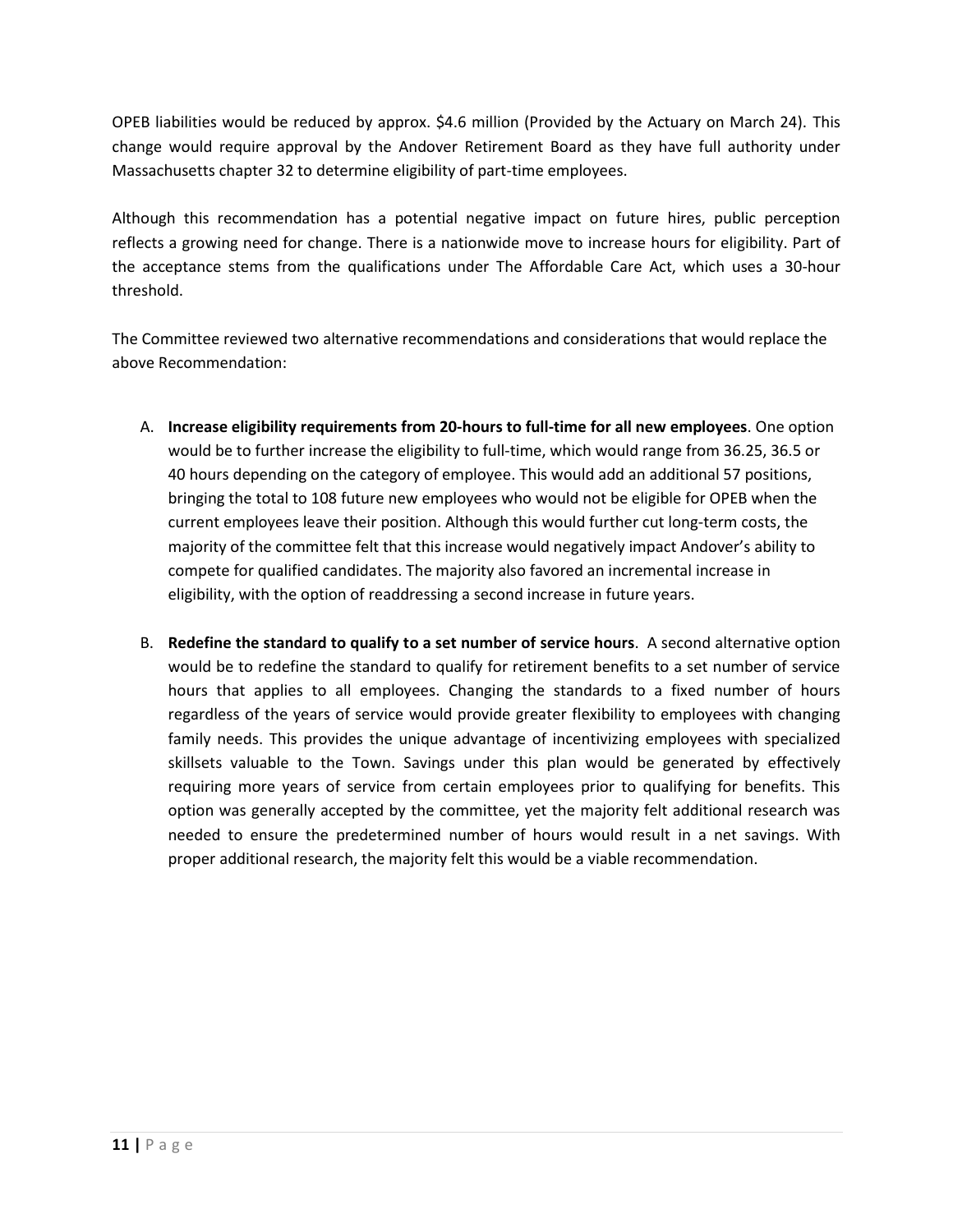## **Eliminate the ability to "buy back time" or receive pro-rated credits for hours worked below the eligibility level.**

This option would ensure only employees meeting the specific eligibility requirements receive lifetime healthcare benefits upon retirement. It would also provide the benefit of hiring additional part-time employees knowing specifically whether they will qualify for future healthcare benefits. There is currently a case pending (*Stoneham Ret. Board v. Crab*) which will provide direction on whether or not this option can be implemented. A cost savings cannot be quantified, but Retirement Board records indicate 8 employees were able to "buy back" time last year. This recommendation requires approval by the Retirement Board.

#### **Recommendation #6**

#### **Limit cost of living increases (COLA) for retirees until the Retirement Plan is fully funded.**

By Statute, the Andover Retirement Board can give COLA increases of up to 3% on the first \$12,000 of retirement income for town employees and on the first \$13,000 for teachers. Limiting COLA increases on pensions is necessary given the Town's serious financial condition and to ensure basic retiree benefits are protected. The Committee recommends annual COLA increases limited to the annual Social Security increase, up to a maximum of 3%. Social Security announced a 0% increase for 2016. The Retirement plan's unfunded liability would be reduced by approximately \$2.8 million and future payments of \$9.6 million would be reduced if 0% COLA increase was approved by the Retirement Board for 2016 (provided by the actuary based on 2014 data). Once the pension plan is fully funded, the Town will be able to increase its funding of OPEB with monies previously going towards pensions.

The Retirement Board has sole discretion of approving annual COLAs. The town should actively encourage and work with the Retirement Board to consider this recommendation.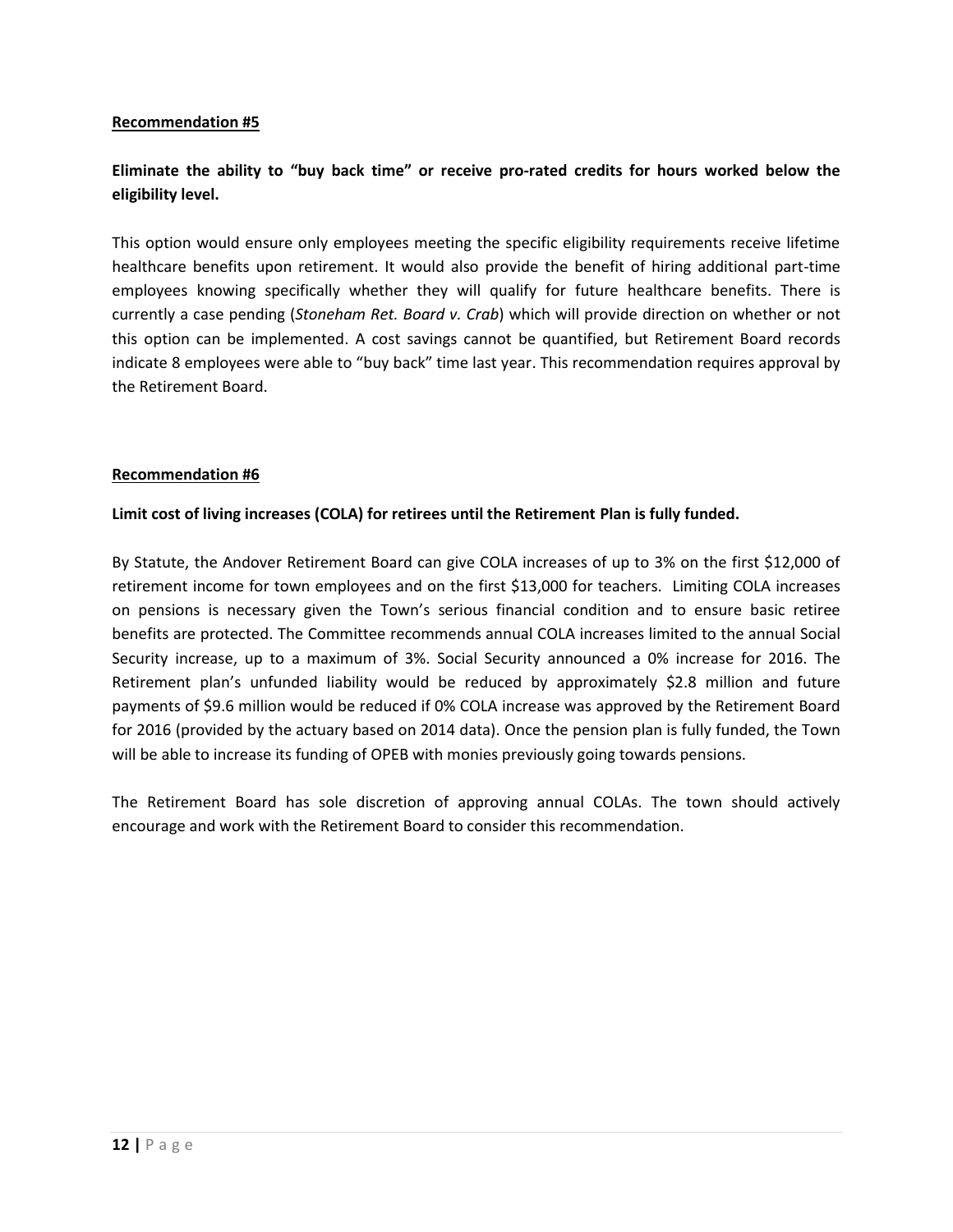## **Consider reimbursement from other towns when an employee retires from the Town and had previous employment with one or more other government units.**

Under Massachusetts Chapter 32B Section 9A1/2, where an employee retires from the Town and had previous employment with one or more other government units, the Town may seek reimbursement for OPEB costs from those other units. Three rules apply:

- Reimbursement is limited to premium contributions by the Town;
- Reimbursement is based on the percentage of the employee's creditable service under Chapter 32 rendered to the other units(s); and
- The other unit(s) are charged based on the lower of (a) each unit's own contribution rate or (b) contribution rate of the first employing unit.

Town management represented the net impact of charging other towns and being charged would result in only a modest savings to the Town. Charging other towns could set a precedent resulting in other towns seeking the same reimbursement. There are no state mandates requiring payment. The Committee recommends the Town prepare a documented analysis to determine the actual net savings/cost if they started charging other towns. There is legislation pending which may prohibit the Town from charging other towns.

#### **Recommendation #8**

#### **Evaluate buying out employees' vested benefits in OPEB.**

Implementing this recommendation would require buying out vested employees for the fair actuarial value of their accrued benefits on a voluntary exchange basis. The Town would fund this program by issuing bonds. One city in California, which received national attention, sold a bond issue at 4.5% and used the money to fund a voluntary exchange program in which current employees could cash out the actuarial value of their previously earned OPEB benefits and receive an employee health savings account plus a package of cash and deferred compensation. 58% of the eligible employees made the election, which saved the city millions of dollars. The city also set up a defined contribution OPEB plan for new employees. The State would have to approve allowing us to do a similar program as the Town currently does not have the power to do it.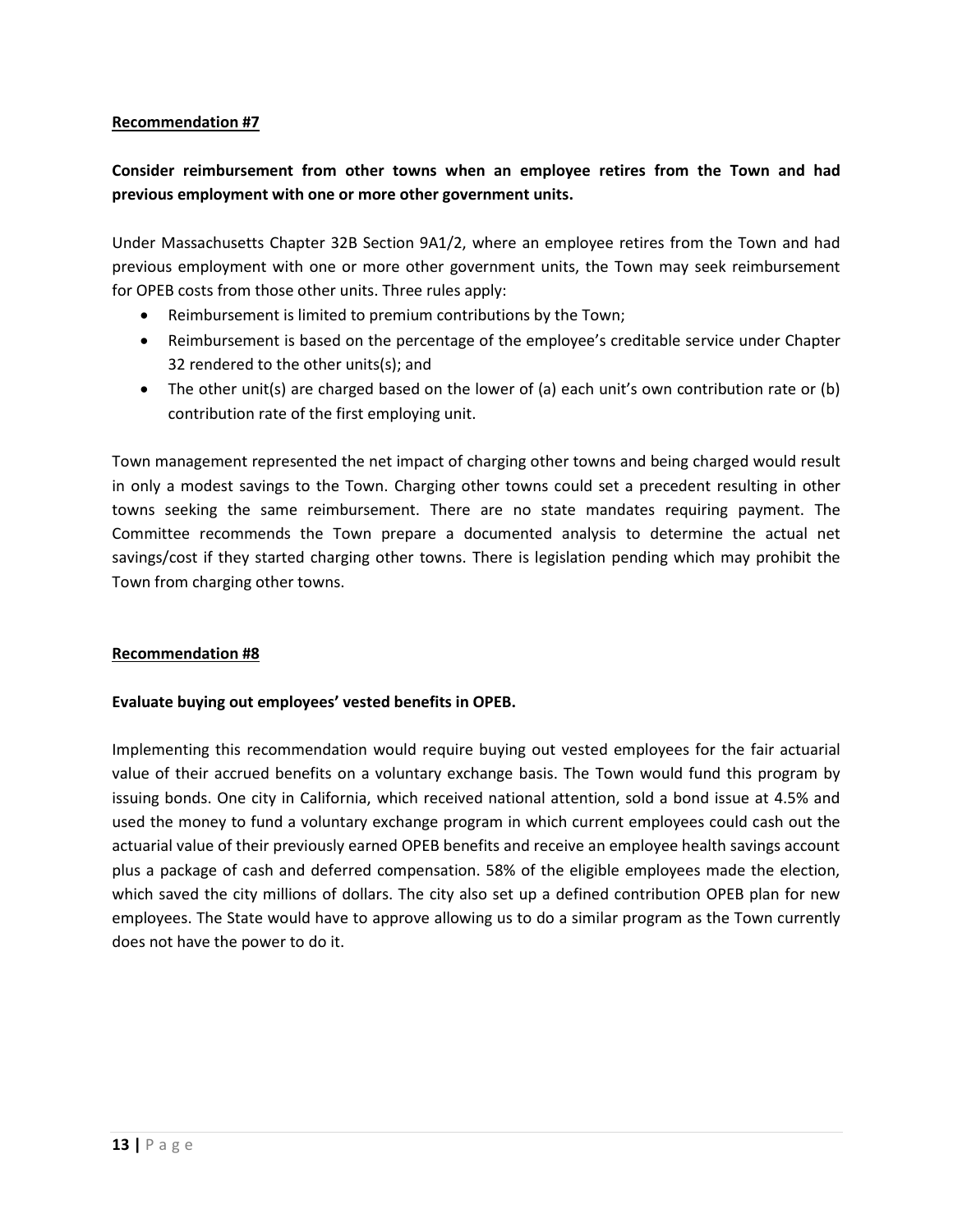#### **Consider transitioning to defined contribution style plans.**

A defined contribution plan identifies the financial contribution that will be made to employee healthcare rather than defining the health plan that will be provided. This type of plan would be beneficial in establishing budgets for the Town and would provide greater flexibility for the employees. Having the consumer (employee) making the healthcare decisions also leads to lower healthcare costs as greater effort is placed on cost savings and value. These style plans could also be complimented by deferred contribution plans offered to employees not qualifying for full participation. Additional research should be completed to identify what types of defined contribution plans are available to the Town. Also, this change would require state approval.

The logic in offering such a program is that using a defined benefit (pension-like) financial model to fund an undefined and escalating benefit is unsound. The Town would get out of the business of guaranteeing retiree medical benefits it can't afford. Unlike pensions, which can be reasonably predicted by their payout formulas, future retiree medical inflation rates are completely unknown. Retiree medical costs are typically unlimited and have run well ahead of inflation, wages and tax revenues. No one can reasonably predict what the costs of healthcare premiums will be in 30 years. The Committee recommends further study on this approach.

#### **Recommendation #10**

### **Require that an employee retire from the Town or have 25 years of vested service in order to qualify for OPEB.**

The Committee recommends the Board of Selectmen issue a regulation conditioning eligibility for retiree health insurance on the employee having 25 years of vested service or retiring from the Town. The legality of issuing such a regulation would need to be further researched by the Town's attorney. The financial benefit in issuing such a regulation is difficult to quantify as it is unclear if it can be applied to current inactive employees or if it can only apply prospectively to future employees leaving the town and not retiring.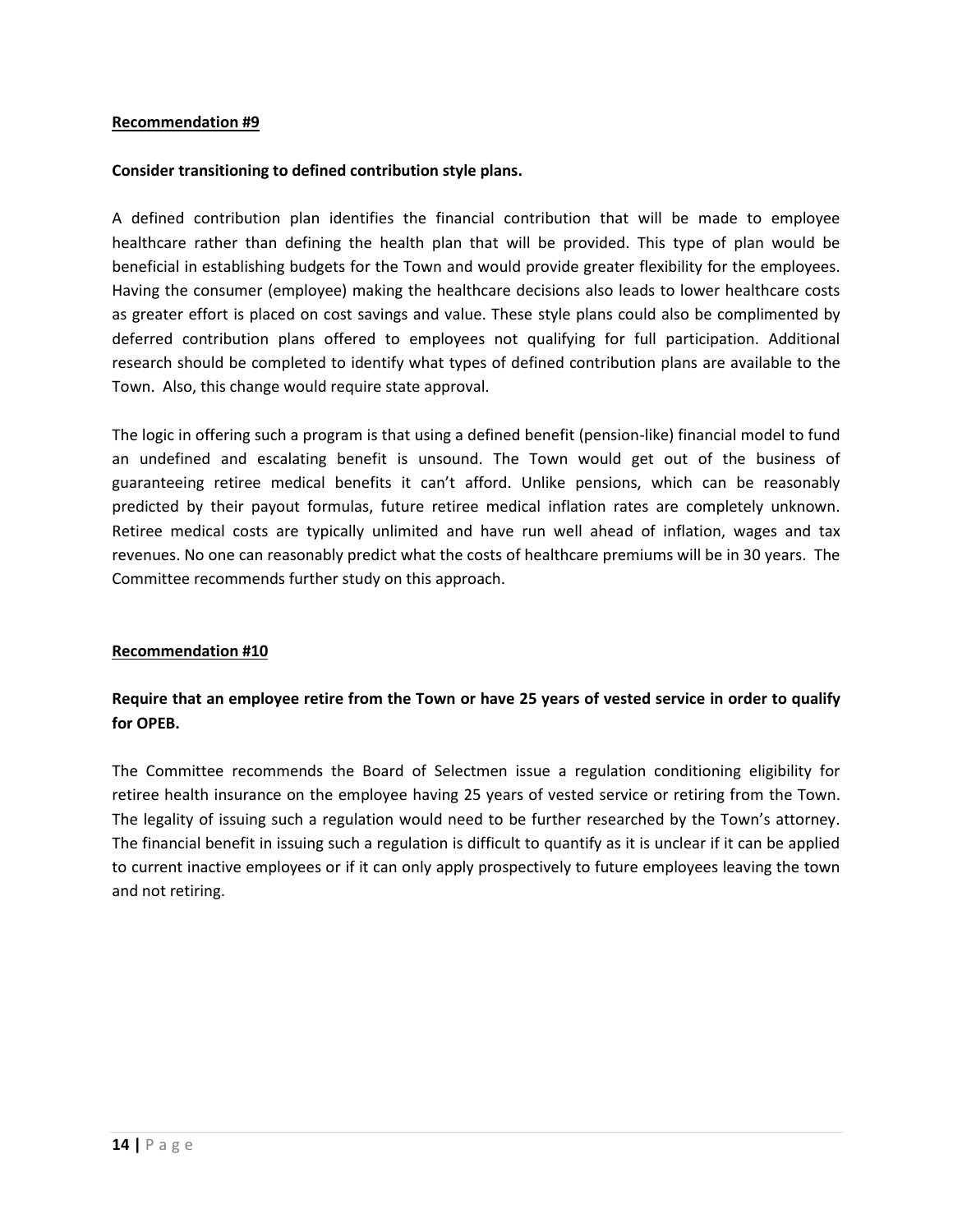#### **STRATEGIC RECOMMENDATIONS**

The Committee's Strategic Recommendations are designed to insure the long-term success of reducing and eliminating future increases in the unfunded OPEB liability. OPEB is a complex issue that impacts workers and town residents, and managing it effectively will have a positive impact on the Town. Managing the OPEB crisis will require a coordinated effort and a long-term commitment. It will also require communication and reporting that is accurate and understandable for all stakeholders. The Strategic Recommendations are designed to meet these specific long-term goals.

#### **Recommendation #11**

**Work with the Retirement Board to consider eligibility reforms. Authorize the Town Manager to review the composition of the Retirement Board to ensure it is representative of all of the Town's stakeholders and to authorize the Town Manager to take all necessary action to ensure that it is, in fact, representative. Review the composition of the Retirement Board to insure that it possesses the necessary skill sets consistent with its mission.**

The Board of Selectmen should work with the Retirement Board to institute eligibility reforms recommended in this report.

The Andover Retirement Board is a governmental body which has as its primary responsibility the management of pension benefits of both current Town employees and retirees. Its existence and powers are authorized by state law. It operates almost independently from Town government insofar as its primary responsibility is to the Town's employees and retirees. Please note that the Town's teachers' pensions are managed by the state.

The depth and breadth of the Board's power is somewhat unknown to Andover's taxpayers. For example, the Board has great discretion in setting the eligibility standards for participation in Andover's Retirement Plan. What is almost totally unknown by local taxpayers is that all those eligible for a Town pension are also automatically eligible for health insurance benefits ("OPEB") upon retirement. Additionally, the Town's teachers are included in the Town's OPEB Program although their pensions are administered by the state. Therefore, decisions regarding pension eligibility have very significant consequences to the Town's financial wellbeing. For example, in one scenario, if a person works 20 hours a week for 10 years, he/she can retire at 55 and a) is eligible for a pension, and b) is eligible along with his/her spouse for lifetime OPEB benefits .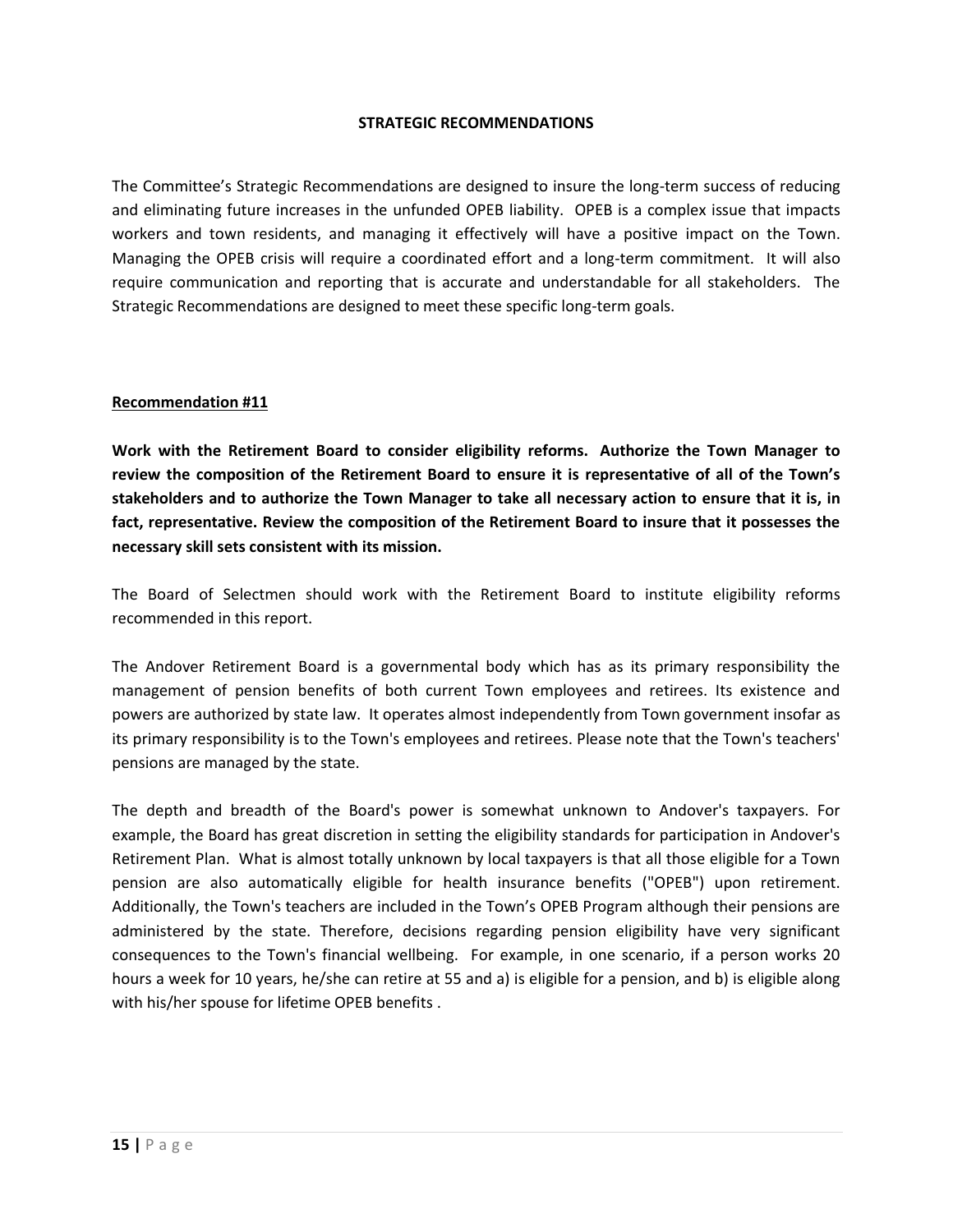The Retirement Board has five members who are chosen in the following manner:

- The first member is the City Auditor or Town Accountant or other officer having similar powers and duties and is a member ex-officio.
- A second member is appointed by the Board of Selectmen.
- The third and fourth members are elected by the Town's active and retired members of the pension system.
- The fifth member cannot be an employee, a retiree, or official of the Town, and is chosen by the other four members.

A key recommendation by the Committee is the need for reform in determining eligibility for retirement and, therefore, OPEB. At this writing, the Retirement Board has not addressed reform changes that will positively affect OPEB.

The Retirement Plan's reported \$107 million unfunded liability will likely increase significantly when the January 1, 2016 actuarial report is prepared. The fully funded pension date of 2032 will likely be extended as new actuarial data becomes available. This will only add to the Town's problems in trying to deal with its ability to pay future retiree benefits.

There are a handful of Massachusetts communities that will fully fund their pension liability within the next five to ten years. After these towns fully fund their pension liability, they will be able to pivot and start using the funds previously used for reducing pension liability to be used to reduce OPEB liability, a much bigger obligation. Our Town will not be able to address its OPEB liability using these funds until 2032 at the very earliest and probably not then. Because of this fact our OPEB liability will be allowed to grow for at least 16 more years, but most probably longer, all the while undiminished by our inability to use the previously dedicated funds used to retire Town's pension liability.

The composition of the Retirement Board is mandated by state law, a law which is unlikely to be changed in the foreseeable future. Nevertheless, the Committee recommends to the Board of Selectmen that it review the makeup of the Board. Further, the Committee recommends a joint study group be formed between and among the Retirement Board, Town's employees/retirees and the Board of Selectmen to develop a matrix of skills through which they, together, can identify the most important capabilities which Board members should possess. In that way they would be able to contribute to the successful performance of the Board and make appropriate impacts on retirement eligibility standards prospectively which, in turn, will have beneficial impacts on both of Andover's huge and growing unfunded liabilities. Investment management and actuarial experience are two examples of skills the present Board lacks. Present Board members should be evaluated against this matrix.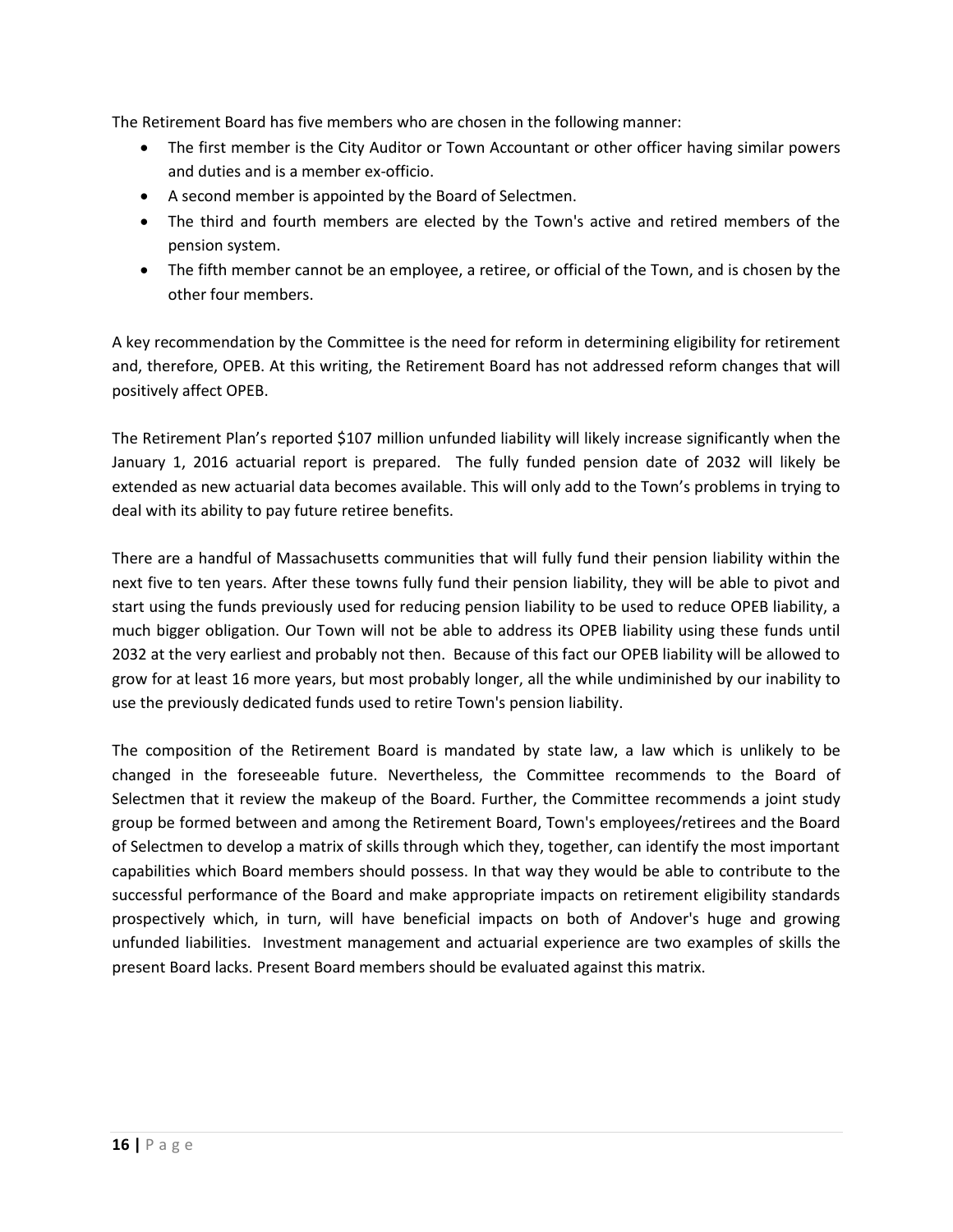#### **Implement a Pre-funding plan for new hires, where expenses are accounted for as they are earned.**

Financing benefits as they are earned for new hires eligible for OPEB will help to slow the growth in OPEB unfunded liabilities. Using this method, actuaries would determine an average annual per employee cost for OPEB. This expense would be accrued each year, with funds set aside in the OPEB trust fund. Under this plan, the OPEB liability would be funded as it is earned, linking the expense directly to employment. This provides clear advantages in establishing sustainable benefits and provides more accurate costs during the hiring process.

#### **Recommendation #13**

#### **Implement a unified approach to collective bargaining.**

The Board of Selectmen should adopt a resolution or, in the alternative, a town meeting article should be adopted, to create a mandatory conference between those consultants and administrators charged with collective bargaining on behalf of the Town, said conference to be consistent with applicable law. The Town Manager should be charged with chairing this conference and the objective of said conference is to ensure all of our negotiators are conveying a unified message with regard to OPEB and all other appropriate matters subject to collective bargaining.

To date, significant progress has been made in the implementation of this recommendation. In the spirit of this recommendation, after some discussion, the Town Manager took a giant step in implementing this recommendation by retaining the services of a single labor counsel for purposes of collective bargaining.

#### **Recommendation #14**

#### **Establish a permanent OPEB Committee.**

Members should have investment management, accounting, actuarial and risk management skills. Committee responsibilities will include, but not be limited to, developing an investment policy and asset allocation strategy, review and approval of rates/assumptions used in actuarial reports and continually looking for improvements in the OPEB program.

The Andover Retirement Board is in the process of hiring an investment consultant to help with the development of its investment policies and asset allocation strategies. The consultant will also advise the Retirement Board on what investments they should make. The OPEB trust assets should have similar investment policies and asset allocation strategies as its investments have the same long term horizon.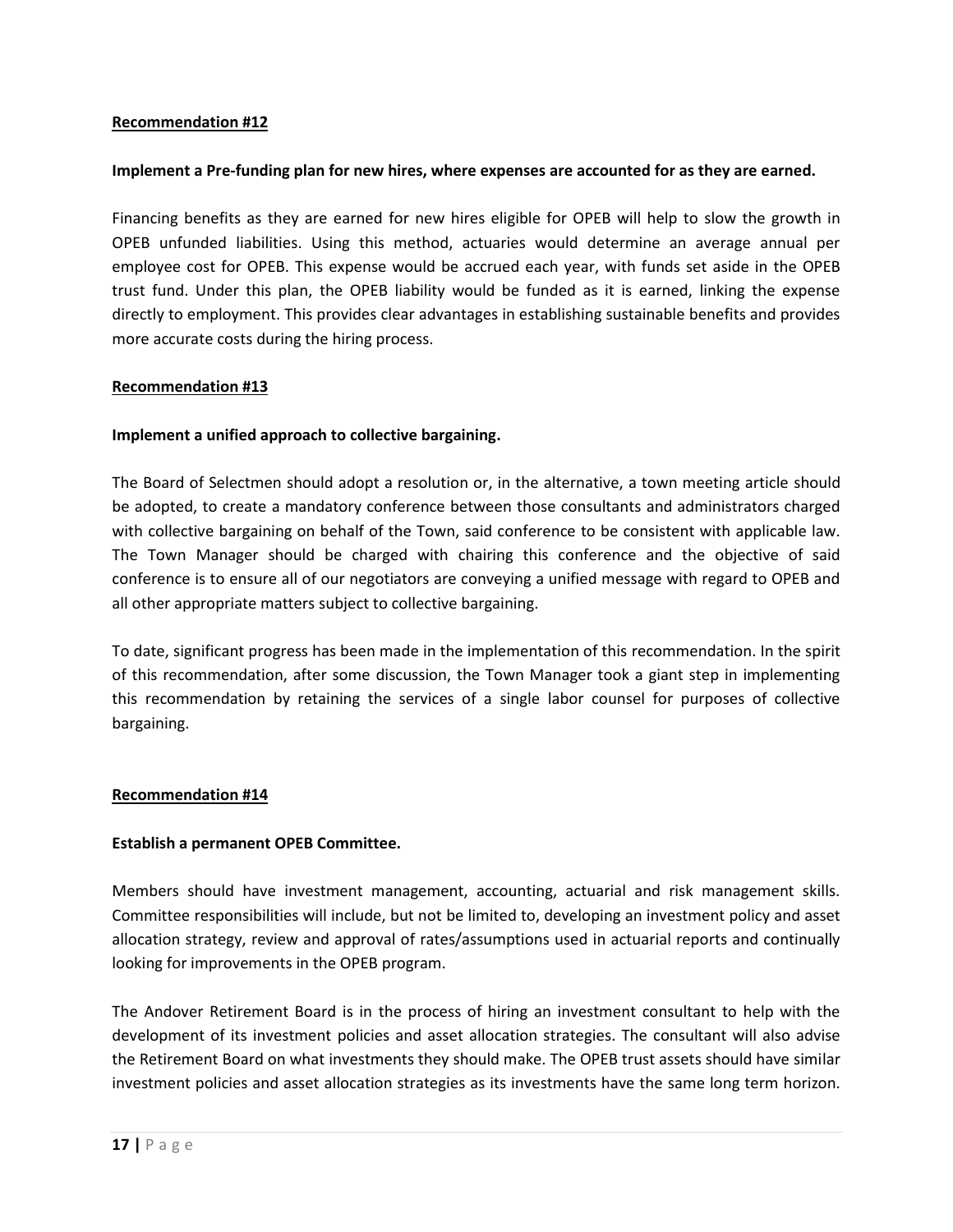The Permanent OPEB Committee should review the policies and results coming from the Retirement Board's investment consultant.

This Committee could also serve a very useful purpose in helping the Town in its communication to employees and retirees about the progress of the plan, current benefit levels, and any other factors that could affect the plan's ability to pay sustaining benefits in the future.

#### **Recommendation #15**

#### **Establish control policies regarding OPEB participation and reporting.**

Processes for controlling participation in the pension/OPEB system and data provided to the actuary needs to be developed. Well designed and maintained internal controls will provide reasonable assurance OPEB benefits are provided only to eligible employees/retirees. OPEB unfunded liabilities will be the largest liability on the Town's balance sheet with the adoption of GASB 75. It is important that the Town has controls suitably designed and implemented to achieve proper participation in the Town's Retirement and OPEB Plans and reliability of data reported to the actuary. We recommend the following:

- Form a project team to allocate responsibilities, assess resources, decide on approach and establish timing.
- Collect data on the current control environment by assessing areas of risk and reviewing existing practices.
- Prepare an inventory of existing and available documentation and controls.
- Evaluate internal controls and prepare a a gap analysis to identify areas of concern requiring further follow up.
- Remediate the identified gaps and validate that these areas have been fully addressed.

#### **Recommendation #16**

#### **Adopt a comprehensive compensation model that reflects the true employee/candidate cost.**

The Town should implement a simplified employee compensation model that factors in the value of its benefit programs and the non-economic lifestyle features enjoyed by its employees. As a general matter, the total compensation for a set of skills should be offered at a similar compensation rate to what the same set of skills command in the private markets.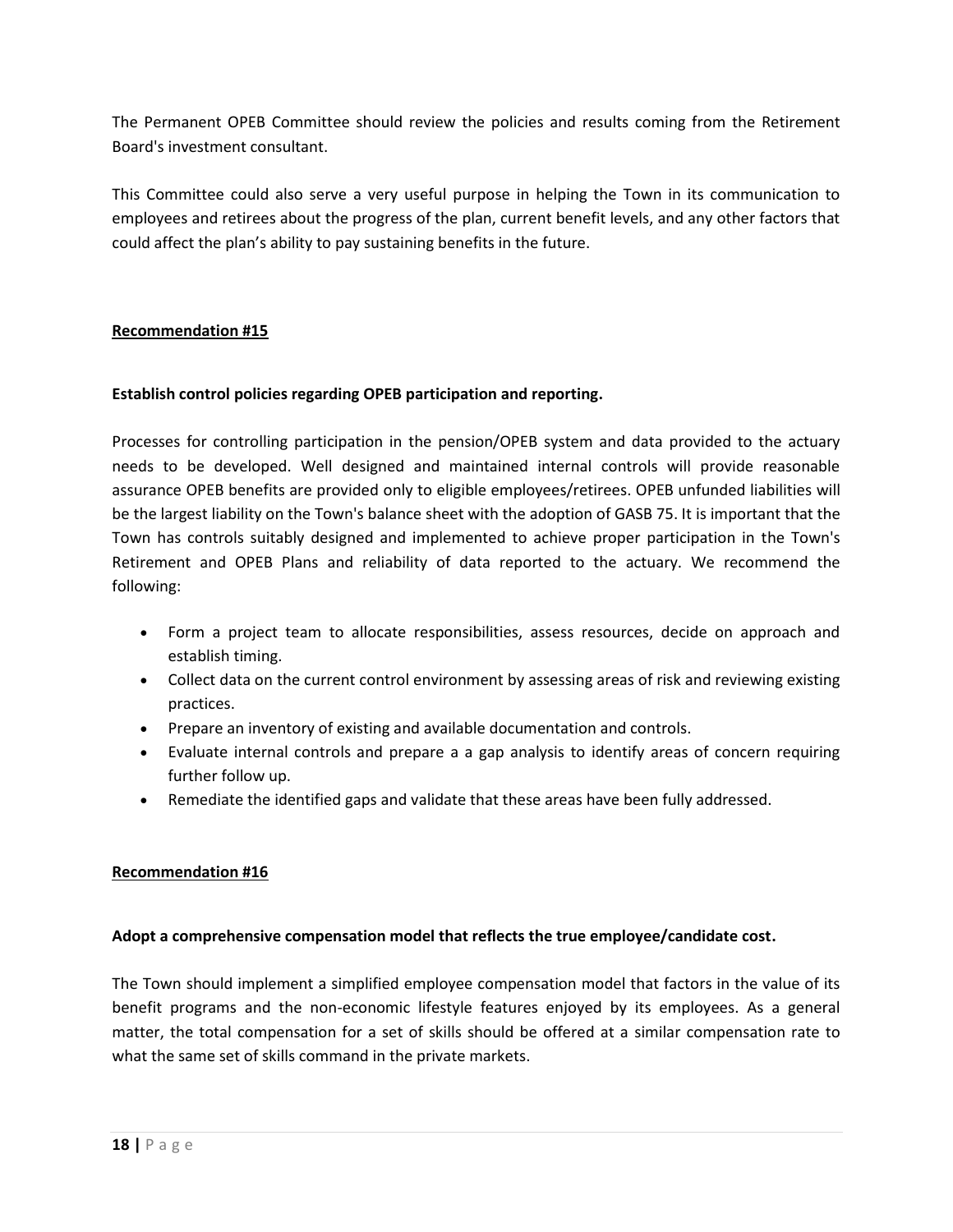#### **Create a Compensation Advisory Committee.**

Prior to implementing any material change to the elements of compensation that it provides to its employees and retirees, the Town should first create a Compensation Advisory Committee composed of Andover taxpayers. It would be charged with i) reviewing the Town's overall compensation system and its current application to the various job categories, ii) offering proposed improvements believed to simplify and insure the program is both competitive and supported by taxpayers, and iii) monitoring on a continuing basis appropriate overall compensation ranges for the job categories required by the Town as a service to the Board of Selectmen and the School Committee charged with negotiating with employee unions.

#### **Recommendation #18**

#### **Implement a meaningful Wellness Program.**

The Town should aggressively implement a meaningful Wellness Program that applies to its current employees and retirees, whose implementation promises an authentic reduction in the growth of medical costs that would measurably deliver an attractive return on equity. Employees that opt not to comply with the program requirements will choose to forego economic incentives available to those who participate.

#### **Recommendation #19**

#### **Implement Citizen's Dashboard concept.**

The town management should implement the Citizens' Dashboard concept long advocated by the Town's Audit Committee to provide citizens with timely and readily-understandable information on critical measures of the cost and performance of the Town's operations. OPEB data should be incorporated into the Citizens' Dashboard, which would allow the taxpayers to better monitor effectiveness and efficiency with which their tax dollars are being used on their behalf.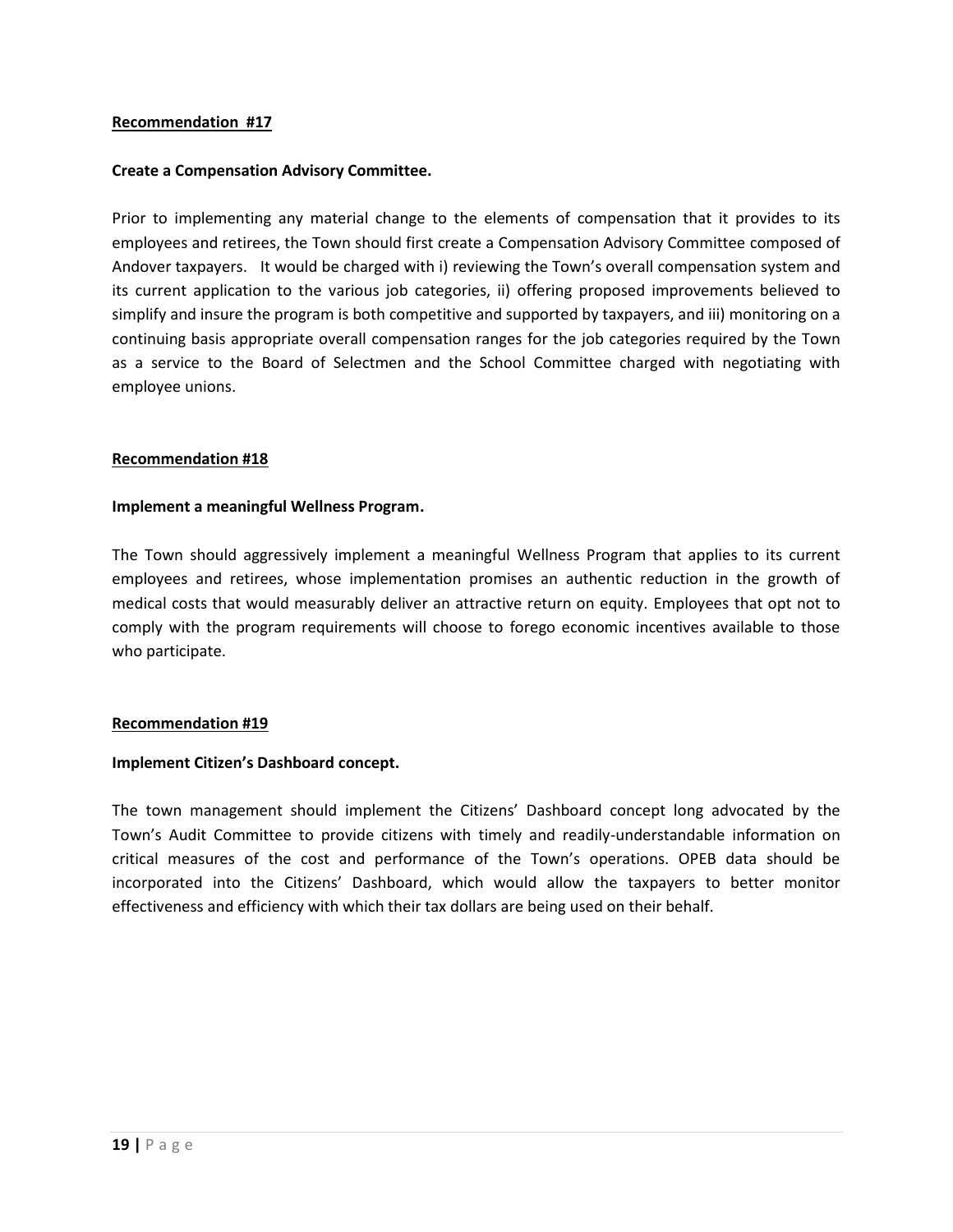#### **Ensure cost savings are dedicated to OPEB.**

This Recommendation envelops all of the Committee's previous recommendations. It is essential that the cost savings of implementing these recommendations are actually applied to OPEB and not used to fund other town needs. In order to maintain employee trust and achieve an OPEB liability reduction, savings must be used to fund OPEB costs. Most of the cost savings automatically impact OPEB only, serving to directly reduce the OPEB liability. However, to the degree that savings can be used to enhance other areas of the budget, accountability needs to be present.

**\***The above recommendation was developed in support of public feedback offered on March 24, 2016.

#### **Goal #3: Coordinate With Legislators on effective cost containment measures.**

The OPEB crisis is not unique to Andover. Former Governor Deval Patrick recognized the serious problems the State and municipalities were facing with the growing OPEB liabilities and appointed a Special Commission to study retiree healthcare and other non-pension benefits. This Commission issued its report on January 11, 2013 noting the unfunded liability for State and local government amounted to approximately \$46 billion, a liability larger than the unfunded pension liabilities in the Commonwealth. The report contained a list of recommendations for the Governor and Legislature to consider.

The Governor filed House Bill 59 on February 12, 2013 containing recommendations from the Commission's report to reform the structure of retiree healthcare provided by State and local governments to make it more equitable and sustainable. This Bill received a public hearing, where public employee associations, unions and the Massachusetts Municipal Association all voiced their disagreement with the Bill. The Bill died in committee when the Legislature concluded its session. Our Committee met with our local State Representatives and they agreed to re-file this bill. The bill was refiled on September  $10^{th}$ , 2015.

#### **Recommendation #21**

#### **Coalesce with other Triple A rated towns to organize legislative delegations.**

In speaking with State officials, it was clear there is no appetite to take up serious OPEB reform at the State level. The Town's powers to address this OPEB crisis are limited. Reforms such as House Bill 59 and giving more power back to Municipalities to manage its OPEB responsibilities are necessary. The Board of Selectmen and Town Manager should work with other municipalities to organize legislative action to address OPEB reform.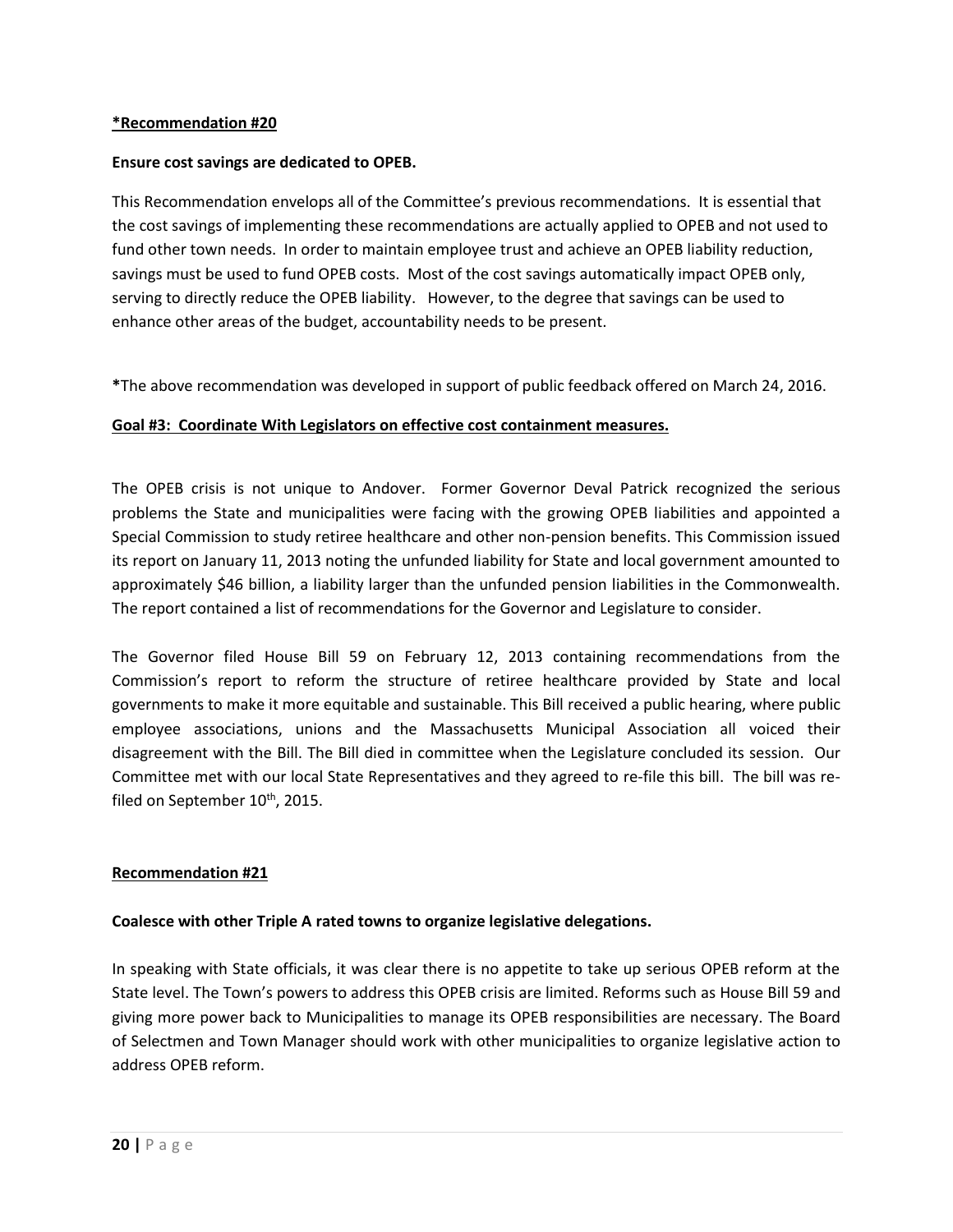#### **Feedback from Public Hearing Meeting (March 24, 2016)**

On March 24, 2016 the OPEB Committee conducted a public hearing to allow any interested party to express opinions related to the Draft OPEB Advisory Committee Report. This meeting was attended mostly by current and former Andover Employees, including teachers, first responders, town workers, administrators, etc.

Several common themes emerged in the public hearing and are worthy of recognition in this report. It is this Committee's opinion that the majority of these points had been surfaced by the Committee and other faithful attendees during our past meetings. And, we are confident that these considerations are embroidered into the fabric of our report. Nonetheless, they are worthy of specific mention and future consideration. These themes include:

#### **Maintain trust by honoring past commitments.**

To many employees who dedicated years of service with the understanding that they would receive affordable life-time healthcare, any change is a violation of trust. We would suggest that the need for cost cutting changes was not caused by the employees, nor was it caused by a misrepresentation by the Town. Overall healthcare costs have risen by over 70% from 2000 to 2013, while the expectations for investments have declined. These facts demand that leadership representing all stakeholders come to the table with balanced and fiscally responsible solutions. Beginning the negotiating process without recognizing the need for cost cuts, or to dismissing the affects these cuts have on people, would both be equal violations of trust.

#### **Limit the impact on the most vulnerable.**

The desire to limit the impact on the most vulnerable recipients has been a common theme expressed by numerous employees. And, it has been a view this Committee deeply respects. The "most vulnerable" have typically been defined as the oldest recipients and those with the smallest pensions. One of the challenges with this approach, however, is that the recipients with the smallest pensions may also have contributed the fewest hours/years of service. Although we recognize this potential unfairness, we wholeheartedly support any efforts to minimize the impact on those most vulnerable.

Recognizing that retirees as a whole may be the most vulnerable among us, sharing retiree healthcare costs with current employees has also been voiced. This option is expressed in our creation of the "Spanos Bill" outlined earlier in this report. Implementation of cost sharing measures would take extreme leadership and would require a guarantee that all savings are truly used to fund retiree healthcare.